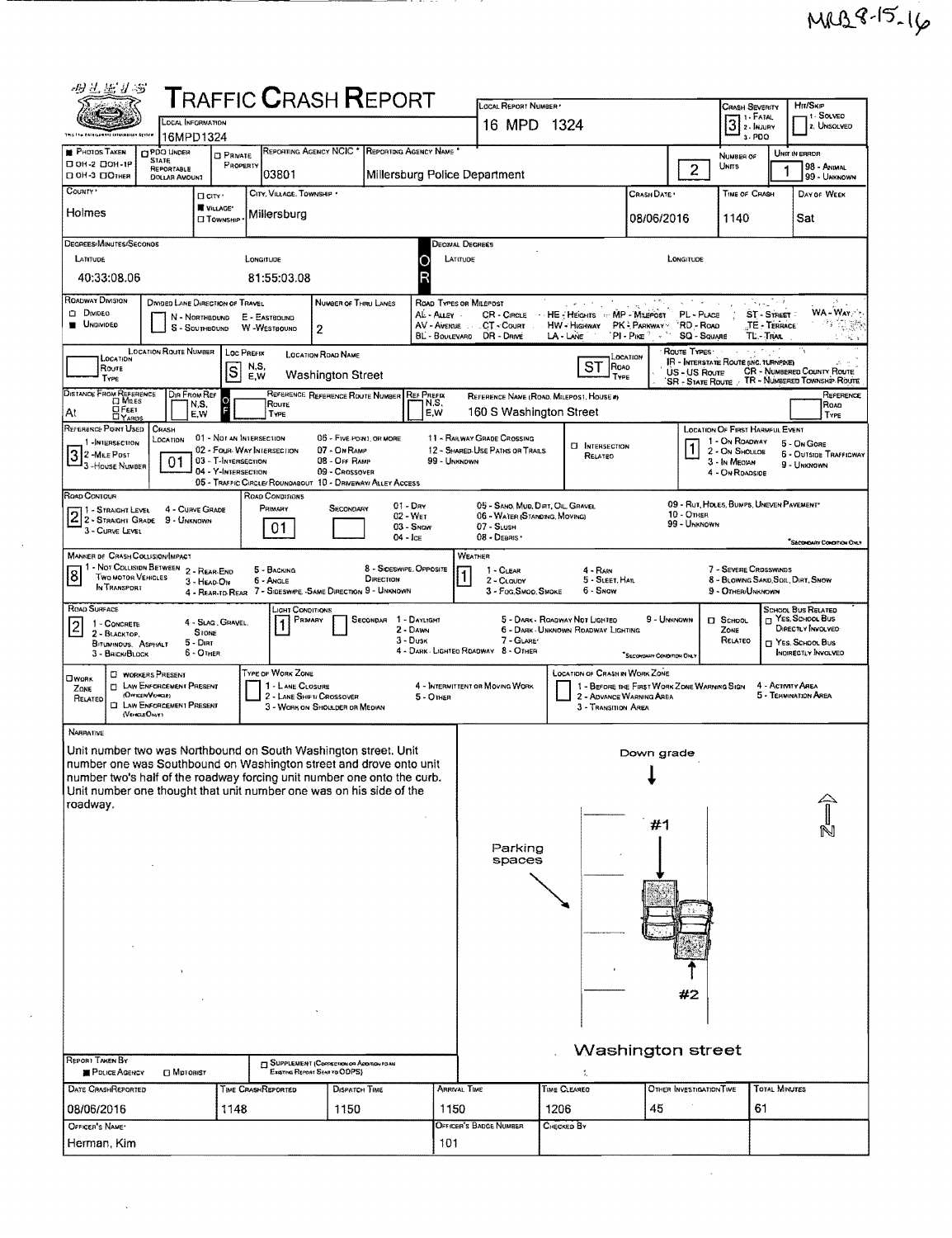| 16 MPD 1324<br>OWNER PHONE NUMBER<br>DAMAGE AREA<br>OWNER NAME, LAST, FIRST, MIDDLE ( C) SAME AS DRIVER )<br><b>DAMAGE SCALE</b><br>UNIT NUMBER<br>FRONT<br>R G Smith Company,<br>$\vert$ 1<br>330-456-3415<br>п<br>OWNER ADDRESS. CITY, STATE, ZIP<br>□ SAME AS DRIVER )<br>1 - NONE<br>п<br>1249 Dueber Ave SW, Canton, OH, 44706<br>2 - MINOR<br>LP STATE LICENSE PLATE NUMBER<br># OCCUPANTS<br><b>VEHICLE IDENTIFICATION NUMBER</b><br>а<br>O<br>OН<br><b>PHQ5278</b><br>1GB3KZCG6CF188906<br>3 - FUNCTIONAL<br>VEHICLE COLOR<br><b>VEHICLE YEAR</b><br><b>VEHICLE MAKE</b><br><b>VEHICLE MODEL</b><br>4 - DISABUNG<br>2012<br>WHI<br>Chevrolet<br>Truck<br>а<br>Ό<br>INSURANCE COMPANY<br><b>POLICY NUMBER</b><br>$D$ Proof or<br>Toweo By<br>о<br>9 - UNKNOWN<br>INSURANCE<br>EBA0329091<br>Cincinnati<br><b>SHOWN</b><br>CARRIER NAME, AODRESS, CITY, STATE, ZIP<br>CARRIER PHONE<br>US DOT<br>VEHICLE WEIGHT GVWR/GCWR<br>CARGO BODY TYPE<br>TRAFFICWAY DESCRIPTION<br>01 - No CARGO BODY TYPE/NOT APPLICABL 09 - POLE<br>11 - Two Way, Not Divideo<br>1 - LESS THAN OR EQUAL TO 10K LBS<br>01<br>02 - Bus/Van (9-15 Seats, Inc Driver)<br>10 - CARGO TANK<br>2 - Two WAY, NOT DIVIDEO, CONTINUOUS LEFT TURN LANE<br>2 - 10,001 to 26,000x Las<br>HM PLACARD ID NO.<br>03 - Bus (16+ Sears, Inc Danea)<br>11 - FLAT BED<br>3 - Two-Way, Divideo, Unprotecteo(Painted or Grass >4F1.) Media<br>3 - MORE THAN 26,000K LBS<br>04 - VEHICLE TOWING ANOTHER VEHICLE<br>12 - Duse<br>4 - Two WAY, DIVIDEO, POSITIVE MEOIANBARRIER<br>05 - LOGGING<br>13 - CONCRETE MIXER<br>5 - ONE-WAY TRAFFICWAY<br><b>06 - INTERMODAL CONTAINER CHASIS</b><br><b>HAZARDOUS MATERIAL</b><br>14 - AUTO TRANSPORTER<br><b>HM CLASS</b><br>07 - CARGO VAN/ENCLOSED BOX<br><b>CI RELATED</b><br>15 - GARBAGE / REFUSE<br><b>D</b> Hit / Skip Unit<br><b>NUMBER</b><br>08 - GRAIN, CHPS, GRAVEL<br>99 - OTHER/UNKNOWN<br>NON-MOTORIST LOCATION PRIOR TO IMPACT<br>Type of Use<br>UNIT TYPE<br>01 - INTERSECTION MARKED CROSSWAL<br>PASSENGER VEHICLES (LESS THAN 9 PASSENGERS MEDIHEAVY TRUCKS OR COMBO UNITS > TOKLES BUS/VAN/LIMO(9 OR MORE INCLUDING DRIVER)<br>$\mathbf{1}$<br>07<br>02 - INTERSECTION NO CROSSWALK<br>01 - Sub-COMPACT<br>13 - SINGLE UNIT TRUCK OR VAN ZAXLE, 6 TRES 21 - BUS/VAN (9-15 SEATS, INC DRIVER)<br>03 - INTERSECTION OTHER<br>02 - COMPACT<br>1 - PERSONAL<br>22 - Bus (16+ SEATS, INC DAVER)<br>14 - SINGLE UNIT TRUCK 3+ AXLES<br>04 - MIDBLOCK MARKED CROSSWALK<br>99 - UNKNOWN 03 - MIO SIZE<br>Non-Mororuar<br>15 - Single Unit Truck / Trater<br>2 - COMMERCIAL<br>05 - TRAVEL LANE OTHER LOCATION<br>or Hit/Skip<br>04 - Full Size<br>23 - ANMAL WITH RIDER<br>06 - BICYCLE LANE<br>16 - TRUCK/TRACTOR (BOBTAIL)<br>05 - Minivan<br>3 - GOVERNMENT<br>24 - ANMAL WITH BUGGY, WAGON, SURREY<br>17 - Tractor/Semi-Trailer<br>07 - SHOULDER/ROADSIDE<br>06 - Sport Utruty Vehicle<br>25 - BICYCLE/PEDACYCLIST<br>18 - TRACTOR/DOUBLE<br>08 - SIDEWALK<br>07 - Pickup<br>26 - PEDESTRIAN/SKATER<br>19 - TRACTOR/TRIPLES<br>09 - MEDIAN/CROSSING ISLAND<br>$08 - VAN$<br><b>CI IN EMERGENCY</b><br>20 - OTHER MED/HEAVY VEHICLE<br>27 - OTHER NON-MOTORIST<br>10 - DRIVE WAY ACCESS<br>09 - Motorcycle<br>RESPONSE<br>11 - SHARED-USE PATH OR TRAIL<br>10 - MOTORIZEO BICYCLE<br>12 - NON-TRAFFICWAY AREA<br>HAS HM PLACARD<br>11 - SNOWMOBLE/ATV<br>99 - OTHER/UNKNOWN<br>12 - OTHER PASSENGER VEHICLE<br>SPECIAL FUNCTION 01 - NONE<br>09 - AMBULANCE<br>17 - FARM VEHICLE<br>Action<br>MOST DAMAGED AREA<br>$02 - TAX1$<br>$10 - F$ IRE<br>18 - FARM EQUIPMENT<br>$01 - \text{Now}$<br>08 - LEFT SIDE<br>99 - Unknown<br>1 - NON CONTACT<br>$\overline{5}$<br>01<br>01<br>03 - RENTAL TRUCK (OVER 10X LBS)<br>19 - Мотопноме<br>11 - HIGHWAY/MAINTENANCE<br>02 - CENTER FRONT<br>09 - LEFT FRONT<br>2 - NON-COLUSION<br>04 - Bus - SCHODL (PUBLIC OR PRIVATE) 12 - MILITARY<br>20 - GOLF CART<br>03 - RIGHT FRONT<br>10 - Top AND WINDOWS<br>3 - STRIKING<br>05 - Bus. Transit<br>$21 -$ Train<br>IMPACT ARE 04 - RIGHT SIDE<br>13 - Pouce<br>11 - UNDERCARRIAGE<br>'4 - Struck<br>22 - OTHER (EXPLAN IN NARRATIVE)<br>06 - Bus - Charter<br>14 - PUBLIC UTILITY<br>05 - Right Rear<br>12 - LOAO/TRAILER<br>5 - STRIKING/STRUCK<br>08<br>07 - Bus - SHUTTLE<br>06 - REAR CENTER<br>15 - OTHER GOVERNMENT<br>13 - TOTAL (ALL AREAS)<br>9 - UNKNOWN<br>08 - Bus. OTHER<br>07 - LEFT REAR<br>16 - CONSTRUCTION EOIP<br>14 - OTHER<br>PRE- CRASH ACTIONS<br>MOTORIST<br>NON-MOTORIST<br>01<br>01 - STRAIGHT AHEAO<br>15 - ENTERING OR CROSSING SPECIFIED LOCATIO<br>07 - MAKING U-TURN<br>13 - NEGOTIATING A CURVE<br>21 - OTHER NON-MOTORIST ACTION<br>02 - BACKING<br>16 - WALKING, RUNNING, JOGGING, PLAYING, CYCLING<br>08 - ENTERING TRAFFIC LANE<br>14 - OTHER MOTORIST ACTIO<br>03 - CHANGING LANES<br>09 - LEAVING TRAFFIC LANE<br>17 - WORKING<br>99 - UNKNOWN<br>04 - OVERTAKING/PASSING<br>18 - PUSHING VEHICLE<br>10 - PARKED<br>05 - MAKING RIGHT TURN<br>19 - APPROACHING OR LEAVING VEHICLE<br>11 - SLOWING OR STOPPED IN TRAFFIC<br>06 - MAKING LEFT TURN<br>20 - STANDING<br>12 - DRNEWLESS<br><b>VEHICLE DEFECTS</b><br>CONTRIBUTING CIRCUMSTANCE<br>Primary<br>MOTORIST<br>NON-MOTORIST<br>01 - TURN SIGNALS<br>$01 - \text{None}$<br>11 - IMPROPER BACKING<br><b>22 - NONE</b><br>02 - HEAD LAMPS<br>08<br>02 - FAILURE TO YIELD<br>12 - IMPROPEH START FROM PARKEO POSITION<br>23 - IMPROPER CROSSING<br>03 - TAIL LAMPS<br>03 - RAN REO LIGHT<br>13 - STOPPED OR PARKED ILLEGALLY<br>24 - DARTING<br>04 - BRAKES<br>04 - RAN STOP SIGN<br>25 - LYING AND/OR ILLEGALLY IN ROADWAY<br>14 - OPERATING VEHICLE IN NEGLIGENT MANNER<br>05 - STEERING<br>05 - Excesoed Speed Limit<br>SECONDARY<br>15 - Swering to Avdid (Due to External Conditions)<br>26 - FALURE TO YIELD RIGHT OF WAY<br>06 - TIRE BLOWOUT<br>06 - UNSAFE SPEED<br>16 - WRONG SIDE/WRONG WAY<br>27 - Not Visible (DARK CLOTHING)<br>07 - WORN OR SLICK TIRES<br>07 - IMPROPER TURN<br>17 - FALURE TO CONTROL<br>28 - INATTENTIVE<br>08 - TRAILER EQUIPMENT DEFECTIVE<br>08 - LEFT OF CENTER<br>18 - VISION OBSTRUCTION<br>29 - FAILURE TO OBEY TRAFFIC SIGNS<br>09 - MOTOR TROUBLE<br>09 - FOLLOWED TOO CLOSELY/ACDA<br>19 - OPERATING DEFECTIVE EQUIPMENT<br>/SIGNALS/OFFICER<br>10 - DISABLED FROM PRIOR ACCIDENT<br>99 - UNKNOWN<br>10 - IMPROPER LANE CHANGE<br>20 - LOAD SHIFTING/FALLING/SPILLING<br>30 - WRONG SIDE OF THE ROAD<br>11 - OTHER DEFECTS<br>PASSING/OFF ROAD<br>21 - OTHEH IMPROPER ACTION<br>31 - OTHER NON-MOTORIST ACTION<br><b>SEQUENCE OF EVENTS</b><br><b>NON-COLLISION EVENTS</b><br>06 - EQUIPMENT FAILURE<br>5<br>6<br>01 - OVERTURN/ROLLOVER<br>10 - CROSS MEDIAN<br>20<br>(BLOWN TIME, BRAKE FAILURE, ETC)<br>02 - FIRE/EXPLOSION<br>11 - CROSS CENTER LINE<br>07 - SEPARATION OF UNITS<br>03 - IMMERSION<br>First<br>OPPOSITE DIRECTION OF TRAVEL<br>Most<br>$\mathbf{1}$<br>99 - UNKNOWN<br>08 - RAN OFF ROAD RIGHT<br>04 - JACKKNIFE<br>12 - DOWNHILL RUNAWAY<br><b>HARMFUL</b><br><b>HAHMFUL</b><br>05 - CARGO/EQUIPMENT LOSS OR SHIFT 09 - RAN OFF ROAD LEFT<br>13 - OTHER NON-COLLISION<br>EVENT<br>EVENT<br>COLLISION WITH FIXED, OBJECT<br>COLLISION WITH PERSON, VEHICLE OR OBJECT NOT FIXED<br>25 - IMPACT ATTENUATOR/CRASH CUSHIDI83 - MEDIAN CABLE BARRIER<br>41 - OTHER POST, POLE<br>48 - TREE<br>14 - PEDESTRIAN<br>21 - PARKED MOTOR VEHICLE<br>49 - FIRE HYDRANT<br>26 - BRIDGE OVERHEAD STRUCTURE<br>34 - Median Guardrail Barrier<br>OR SUPPORT<br>15 - PEDALCYCLE<br>22 - WORK ZONE MAINTENANCE EQUIPMENT<br>27 - BRIDGE PIER OR ABUTMENT<br>35 - MEDIAN CONCRETE BARRIER<br>42 - CULVERT<br>50 - WORKZONE MAINTENANCE<br>43 - Cuna<br>16 - RAILWAY VEHICLE (THAN, ENGINE)<br>23 - STRUCK BY FALLING, SHIFTING CARGO<br>28 - BRIDGE PARAPET<br>36 - MEDIAN OTHER BARRIER<br>EQUIPMENT<br>37 - Traffic Sign Post<br>44 - Опси<br>51 - WALL, BUILDING, TUNNEL<br>17 - Andial - Farin<br>OR ANYTHING SET IN MOTION BY A<br>29 - BRIDGE RAIL<br>45 - EMBANKMENT<br>38 - Overhead Sign Post<br>52 - OTHER FIXED OBJECT<br>18 - ANIMAL DEER<br>30 - GUARDRAIL FACE<br><b>MOTOR VEHICLE</b><br>39 - LIGHT/LUMINARIES SUPPORT<br>46 - FENCE<br>19 - ANIMAL OTHER<br>31 - GUARDRAILEND<br>24 - Отнея Моуавье Овілст<br>47 - MAILBOX<br>20 - MOTOR VEHICLE IN TRANSPORT<br>40 - Unury Pole<br>32 - PORTABLE BARRIER<br>UNIT SPEED<br>Posted SPEED<br><b>TRAFFIC CONTROL</b><br>UNIT DIRECTION<br>9 - UNKNOWN<br>1 - North<br>5 - NORTHEAST<br>01 - No CONTROLS<br>07 - RAILRDAD CROSSBUCKS<br>13 - CROSSWALK LINES<br>25<br>01<br>FROM<br>То<br>2 - South<br><b>6 - NORTHWEST</b><br>10<br>02 - S TOP SIGN<br>08 - RAILROAD FLASHERS<br>14 - WALK/DON'T WALK<br>$3 - E$ AST<br>7 - SDUTHEAST<br>03 - YIELD SIGN<br>09 - RALROAD GATES<br>$15 - 0$ Then<br>4 - West<br>8 - Southwest<br>04 - THAFFIC SIGNAL<br>10 - COSTRUCTION BARRICADE<br>16 - Not REPORTED<br><b>CI STATED</b><br>05 - TRAFFIC FLASHERS<br>11 - PERSON (FLAGGER, OFFICER<br><b>ESTIMATED</b><br>06 - SCHOOL ZONE<br>12 - PAVEMENT MARKINGS | Unit |  |  |                     |  |  |  |  |  |  |  |  |  |
|---------------------------------------------------------------------------------------------------------------------------------------------------------------------------------------------------------------------------------------------------------------------------------------------------------------------------------------------------------------------------------------------------------------------------------------------------------------------------------------------------------------------------------------------------------------------------------------------------------------------------------------------------------------------------------------------------------------------------------------------------------------------------------------------------------------------------------------------------------------------------------------------------------------------------------------------------------------------------------------------------------------------------------------------------------------------------------------------------------------------------------------------------------------------------------------------------------------------------------------------------------------------------------------------------------------------------------------------------------------------------------------------------------------------------------------------------------------------------------------------------------------------------------------------------------------------------------------------------------------------------------------------------------------------------------------------------------------------------------------------------------------------------------------------------------------------------------------------------------------------------------------------------------------------------------------------------------------------------------------------------------------------------------------------------------------------------------------------------------------------------------------------------------------------------------------------------------------------------------------------------------------------------------------------------------------------------------------------------------------------------------------------------------------------------------------------------------------------------------------------------------------------------------------------------------------------------------------------------------------------------------------------------------------------------------------------------------------------------------------------------------------------------------------------------------------------------------------------------------------------------------------------------------------------------------------------------------------------------------------------------------------------------------------------------------------------------------------------------------------------------------------------------------------------------------------------------------------------------------------------------------------------------------------------------------------------------------------------------------------------------------------------------------------------------------------------------------------------------------------------------------------------------------------------------------------------------------------------------------------------------------------------------------------------------------------------------------------------------------------------------------------------------------------------------------------------------------------------------------------------------------------------------------------------------------------------------------------------------------------------------------------------------------------------------------------------------------------------------------------------------------------------------------------------------------------------------------------------------------------------------------------------------------------------------------------------------------------------------------------------------------------------------------------------------------------------------------------------------------------------------------------------------------------------------------------------------------------------------------------------------------------------------------------------------------------------------------------------------------------------------------------------------------------------------------------------------------------------------------------------------------------------------------------------------------------------------------------------------------------------------------------------------------------------------------------------------------------------------------------------------------------------------------------------------------------------------------------------------------------------------------------------------------------------------------------------------------------------------------------------------------------------------------------------------------------------------------------------------------------------------------------------------------------------------------------------------------------------------------------------------------------------------------------------------------------------------------------------------------------------------------------------------------------------------------------------------------------------------------------------------------------------------------------------------------------------------------------------------------------------------------------------------------------------------------------------------------------------------------------------------------------------------------------------------------------------------------------------------------------------------------------------------------------------------------------------------------------------------------------------------------------------------------------------------------------------------------------------------------------------------------------------------------------------------------------------------------------------------------------------------------------------------------------------------------------------------------------------------------------------------------------------------------------------------------------------------------------------------------------------------------------------------------------------------------------------------------------------------------------------------------------------------------------------------------------------------------------------------------------------------------------------------------------------------------------------------------------------------------------------------------------------------------------------------------------------------------------------------------------------------------------------------------------------------------------------------------------------------------------------------------------------------------------------------------------------------------------------------------------------------------------------------------------------------------------------------------------------------------------------------------------------------------------------------------------------------------------------------------------------------------------------------------------------------------------------------------------------------------------------------------------------------------------------------------------------------------------------------------------------------------------------------------------------------------------------------------------------------------------------------------------------------------------------------------------------------------------------------------------------------------------------------------------------------------------------------------------------------------------------------------------------------------------------------------------------------------------------------------------------------------------------------------------------------------------------------------------------------------------------------------------------------------------------------------------------------------------------------------------------------------------------------------------------------------------------------------------------------------------------------------------------------------------------------------------|------|--|--|---------------------|--|--|--|--|--|--|--|--|--|
|                                                                                                                                                                                                                                                                                                                                                                                                                                                                                                                                                                                                                                                                                                                                                                                                                                                                                                                                                                                                                                                                                                                                                                                                                                                                                                                                                                                                                                                                                                                                                                                                                                                                                                                                                                                                                                                                                                                                                                                                                                                                                                                                                                                                                                                                                                                                                                                                                                                                                                                                                                                                                                                                                                                                                                                                                                                                                                                                                                                                                                                                                                                                                                                                                                                                                                                                                                                                                                                                                                                                                                                                                                                                                                                                                                                                                                                                                                                                                                                                                                                                                                                                                                                                                                                                                                                                                                                                                                                                                                                                                                                                                                                                                                                                                                                                                                                                                                                                                                                                                                                                                                                                                                                                                                                                                                                                                                                                                                                                                                                                                                                                                                                                                                                                                                                                                                                                                                                                                                                                                                                                                                                                                                                                                                                                                                                                                                                                                                                                                                                                                                                                                                                                                                                                                                                                                                                                                                                                                                                                                                                                                                                                                                                                                                                                                                                                                                                                                                                                                                                                                                                                                                                                                                                                                                                                                                                                                                                                                                                                                                                                                                                                                                                                                                                                                                                                                                                                                                                                                                                                                                                                                                                                                                                                                                                                                                                                                                                                                                                                                                                               |      |  |  | LOCAL REPORT NUMBER |  |  |  |  |  |  |  |  |  |
|                                                                                                                                                                                                                                                                                                                                                                                                                                                                                                                                                                                                                                                                                                                                                                                                                                                                                                                                                                                                                                                                                                                                                                                                                                                                                                                                                                                                                                                                                                                                                                                                                                                                                                                                                                                                                                                                                                                                                                                                                                                                                                                                                                                                                                                                                                                                                                                                                                                                                                                                                                                                                                                                                                                                                                                                                                                                                                                                                                                                                                                                                                                                                                                                                                                                                                                                                                                                                                                                                                                                                                                                                                                                                                                                                                                                                                                                                                                                                                                                                                                                                                                                                                                                                                                                                                                                                                                                                                                                                                                                                                                                                                                                                                                                                                                                                                                                                                                                                                                                                                                                                                                                                                                                                                                                                                                                                                                                                                                                                                                                                                                                                                                                                                                                                                                                                                                                                                                                                                                                                                                                                                                                                                                                                                                                                                                                                                                                                                                                                                                                                                                                                                                                                                                                                                                                                                                                                                                                                                                                                                                                                                                                                                                                                                                                                                                                                                                                                                                                                                                                                                                                                                                                                                                                                                                                                                                                                                                                                                                                                                                                                                                                                                                                                                                                                                                                                                                                                                                                                                                                                                                                                                                                                                                                                                                                                                                                                                                                                                                                                                                               |      |  |  |                     |  |  |  |  |  |  |  |  |  |
|                                                                                                                                                                                                                                                                                                                                                                                                                                                                                                                                                                                                                                                                                                                                                                                                                                                                                                                                                                                                                                                                                                                                                                                                                                                                                                                                                                                                                                                                                                                                                                                                                                                                                                                                                                                                                                                                                                                                                                                                                                                                                                                                                                                                                                                                                                                                                                                                                                                                                                                                                                                                                                                                                                                                                                                                                                                                                                                                                                                                                                                                                                                                                                                                                                                                                                                                                                                                                                                                                                                                                                                                                                                                                                                                                                                                                                                                                                                                                                                                                                                                                                                                                                                                                                                                                                                                                                                                                                                                                                                                                                                                                                                                                                                                                                                                                                                                                                                                                                                                                                                                                                                                                                                                                                                                                                                                                                                                                                                                                                                                                                                                                                                                                                                                                                                                                                                                                                                                                                                                                                                                                                                                                                                                                                                                                                                                                                                                                                                                                                                                                                                                                                                                                                                                                                                                                                                                                                                                                                                                                                                                                                                                                                                                                                                                                                                                                                                                                                                                                                                                                                                                                                                                                                                                                                                                                                                                                                                                                                                                                                                                                                                                                                                                                                                                                                                                                                                                                                                                                                                                                                                                                                                                                                                                                                                                                                                                                                                                                                                                                                                               |      |  |  |                     |  |  |  |  |  |  |  |  |  |
|                                                                                                                                                                                                                                                                                                                                                                                                                                                                                                                                                                                                                                                                                                                                                                                                                                                                                                                                                                                                                                                                                                                                                                                                                                                                                                                                                                                                                                                                                                                                                                                                                                                                                                                                                                                                                                                                                                                                                                                                                                                                                                                                                                                                                                                                                                                                                                                                                                                                                                                                                                                                                                                                                                                                                                                                                                                                                                                                                                                                                                                                                                                                                                                                                                                                                                                                                                                                                                                                                                                                                                                                                                                                                                                                                                                                                                                                                                                                                                                                                                                                                                                                                                                                                                                                                                                                                                                                                                                                                                                                                                                                                                                                                                                                                                                                                                                                                                                                                                                                                                                                                                                                                                                                                                                                                                                                                                                                                                                                                                                                                                                                                                                                                                                                                                                                                                                                                                                                                                                                                                                                                                                                                                                                                                                                                                                                                                                                                                                                                                                                                                                                                                                                                                                                                                                                                                                                                                                                                                                                                                                                                                                                                                                                                                                                                                                                                                                                                                                                                                                                                                                                                                                                                                                                                                                                                                                                                                                                                                                                                                                                                                                                                                                                                                                                                                                                                                                                                                                                                                                                                                                                                                                                                                                                                                                                                                                                                                                                                                                                                                                               |      |  |  |                     |  |  |  |  |  |  |  |  |  |
|                                                                                                                                                                                                                                                                                                                                                                                                                                                                                                                                                                                                                                                                                                                                                                                                                                                                                                                                                                                                                                                                                                                                                                                                                                                                                                                                                                                                                                                                                                                                                                                                                                                                                                                                                                                                                                                                                                                                                                                                                                                                                                                                                                                                                                                                                                                                                                                                                                                                                                                                                                                                                                                                                                                                                                                                                                                                                                                                                                                                                                                                                                                                                                                                                                                                                                                                                                                                                                                                                                                                                                                                                                                                                                                                                                                                                                                                                                                                                                                                                                                                                                                                                                                                                                                                                                                                                                                                                                                                                                                                                                                                                                                                                                                                                                                                                                                                                                                                                                                                                                                                                                                                                                                                                                                                                                                                                                                                                                                                                                                                                                                                                                                                                                                                                                                                                                                                                                                                                                                                                                                                                                                                                                                                                                                                                                                                                                                                                                                                                                                                                                                                                                                                                                                                                                                                                                                                                                                                                                                                                                                                                                                                                                                                                                                                                                                                                                                                                                                                                                                                                                                                                                                                                                                                                                                                                                                                                                                                                                                                                                                                                                                                                                                                                                                                                                                                                                                                                                                                                                                                                                                                                                                                                                                                                                                                                                                                                                                                                                                                                                                               |      |  |  |                     |  |  |  |  |  |  |  |  |  |
|                                                                                                                                                                                                                                                                                                                                                                                                                                                                                                                                                                                                                                                                                                                                                                                                                                                                                                                                                                                                                                                                                                                                                                                                                                                                                                                                                                                                                                                                                                                                                                                                                                                                                                                                                                                                                                                                                                                                                                                                                                                                                                                                                                                                                                                                                                                                                                                                                                                                                                                                                                                                                                                                                                                                                                                                                                                                                                                                                                                                                                                                                                                                                                                                                                                                                                                                                                                                                                                                                                                                                                                                                                                                                                                                                                                                                                                                                                                                                                                                                                                                                                                                                                                                                                                                                                                                                                                                                                                                                                                                                                                                                                                                                                                                                                                                                                                                                                                                                                                                                                                                                                                                                                                                                                                                                                                                                                                                                                                                                                                                                                                                                                                                                                                                                                                                                                                                                                                                                                                                                                                                                                                                                                                                                                                                                                                                                                                                                                                                                                                                                                                                                                                                                                                                                                                                                                                                                                                                                                                                                                                                                                                                                                                                                                                                                                                                                                                                                                                                                                                                                                                                                                                                                                                                                                                                                                                                                                                                                                                                                                                                                                                                                                                                                                                                                                                                                                                                                                                                                                                                                                                                                                                                                                                                                                                                                                                                                                                                                                                                                                                               |      |  |  |                     |  |  |  |  |  |  |  |  |  |
|                                                                                                                                                                                                                                                                                                                                                                                                                                                                                                                                                                                                                                                                                                                                                                                                                                                                                                                                                                                                                                                                                                                                                                                                                                                                                                                                                                                                                                                                                                                                                                                                                                                                                                                                                                                                                                                                                                                                                                                                                                                                                                                                                                                                                                                                                                                                                                                                                                                                                                                                                                                                                                                                                                                                                                                                                                                                                                                                                                                                                                                                                                                                                                                                                                                                                                                                                                                                                                                                                                                                                                                                                                                                                                                                                                                                                                                                                                                                                                                                                                                                                                                                                                                                                                                                                                                                                                                                                                                                                                                                                                                                                                                                                                                                                                                                                                                                                                                                                                                                                                                                                                                                                                                                                                                                                                                                                                                                                                                                                                                                                                                                                                                                                                                                                                                                                                                                                                                                                                                                                                                                                                                                                                                                                                                                                                                                                                                                                                                                                                                                                                                                                                                                                                                                                                                                                                                                                                                                                                                                                                                                                                                                                                                                                                                                                                                                                                                                                                                                                                                                                                                                                                                                                                                                                                                                                                                                                                                                                                                                                                                                                                                                                                                                                                                                                                                                                                                                                                                                                                                                                                                                                                                                                                                                                                                                                                                                                                                                                                                                                                                               |      |  |  |                     |  |  |  |  |  |  |  |  |  |
|                                                                                                                                                                                                                                                                                                                                                                                                                                                                                                                                                                                                                                                                                                                                                                                                                                                                                                                                                                                                                                                                                                                                                                                                                                                                                                                                                                                                                                                                                                                                                                                                                                                                                                                                                                                                                                                                                                                                                                                                                                                                                                                                                                                                                                                                                                                                                                                                                                                                                                                                                                                                                                                                                                                                                                                                                                                                                                                                                                                                                                                                                                                                                                                                                                                                                                                                                                                                                                                                                                                                                                                                                                                                                                                                                                                                                                                                                                                                                                                                                                                                                                                                                                                                                                                                                                                                                                                                                                                                                                                                                                                                                                                                                                                                                                                                                                                                                                                                                                                                                                                                                                                                                                                                                                                                                                                                                                                                                                                                                                                                                                                                                                                                                                                                                                                                                                                                                                                                                                                                                                                                                                                                                                                                                                                                                                                                                                                                                                                                                                                                                                                                                                                                                                                                                                                                                                                                                                                                                                                                                                                                                                                                                                                                                                                                                                                                                                                                                                                                                                                                                                                                                                                                                                                                                                                                                                                                                                                                                                                                                                                                                                                                                                                                                                                                                                                                                                                                                                                                                                                                                                                                                                                                                                                                                                                                                                                                                                                                                                                                                                                               |      |  |  |                     |  |  |  |  |  |  |  |  |  |
|                                                                                                                                                                                                                                                                                                                                                                                                                                                                                                                                                                                                                                                                                                                                                                                                                                                                                                                                                                                                                                                                                                                                                                                                                                                                                                                                                                                                                                                                                                                                                                                                                                                                                                                                                                                                                                                                                                                                                                                                                                                                                                                                                                                                                                                                                                                                                                                                                                                                                                                                                                                                                                                                                                                                                                                                                                                                                                                                                                                                                                                                                                                                                                                                                                                                                                                                                                                                                                                                                                                                                                                                                                                                                                                                                                                                                                                                                                                                                                                                                                                                                                                                                                                                                                                                                                                                                                                                                                                                                                                                                                                                                                                                                                                                                                                                                                                                                                                                                                                                                                                                                                                                                                                                                                                                                                                                                                                                                                                                                                                                                                                                                                                                                                                                                                                                                                                                                                                                                                                                                                                                                                                                                                                                                                                                                                                                                                                                                                                                                                                                                                                                                                                                                                                                                                                                                                                                                                                                                                                                                                                                                                                                                                                                                                                                                                                                                                                                                                                                                                                                                                                                                                                                                                                                                                                                                                                                                                                                                                                                                                                                                                                                                                                                                                                                                                                                                                                                                                                                                                                                                                                                                                                                                                                                                                                                                                                                                                                                                                                                                                                               |      |  |  |                     |  |  |  |  |  |  |  |  |  |
|                                                                                                                                                                                                                                                                                                                                                                                                                                                                                                                                                                                                                                                                                                                                                                                                                                                                                                                                                                                                                                                                                                                                                                                                                                                                                                                                                                                                                                                                                                                                                                                                                                                                                                                                                                                                                                                                                                                                                                                                                                                                                                                                                                                                                                                                                                                                                                                                                                                                                                                                                                                                                                                                                                                                                                                                                                                                                                                                                                                                                                                                                                                                                                                                                                                                                                                                                                                                                                                                                                                                                                                                                                                                                                                                                                                                                                                                                                                                                                                                                                                                                                                                                                                                                                                                                                                                                                                                                                                                                                                                                                                                                                                                                                                                                                                                                                                                                                                                                                                                                                                                                                                                                                                                                                                                                                                                                                                                                                                                                                                                                                                                                                                                                                                                                                                                                                                                                                                                                                                                                                                                                                                                                                                                                                                                                                                                                                                                                                                                                                                                                                                                                                                                                                                                                                                                                                                                                                                                                                                                                                                                                                                                                                                                                                                                                                                                                                                                                                                                                                                                                                                                                                                                                                                                                                                                                                                                                                                                                                                                                                                                                                                                                                                                                                                                                                                                                                                                                                                                                                                                                                                                                                                                                                                                                                                                                                                                                                                                                                                                                                                               |      |  |  |                     |  |  |  |  |  |  |  |  |  |
|                                                                                                                                                                                                                                                                                                                                                                                                                                                                                                                                                                                                                                                                                                                                                                                                                                                                                                                                                                                                                                                                                                                                                                                                                                                                                                                                                                                                                                                                                                                                                                                                                                                                                                                                                                                                                                                                                                                                                                                                                                                                                                                                                                                                                                                                                                                                                                                                                                                                                                                                                                                                                                                                                                                                                                                                                                                                                                                                                                                                                                                                                                                                                                                                                                                                                                                                                                                                                                                                                                                                                                                                                                                                                                                                                                                                                                                                                                                                                                                                                                                                                                                                                                                                                                                                                                                                                                                                                                                                                                                                                                                                                                                                                                                                                                                                                                                                                                                                                                                                                                                                                                                                                                                                                                                                                                                                                                                                                                                                                                                                                                                                                                                                                                                                                                                                                                                                                                                                                                                                                                                                                                                                                                                                                                                                                                                                                                                                                                                                                                                                                                                                                                                                                                                                                                                                                                                                                                                                                                                                                                                                                                                                                                                                                                                                                                                                                                                                                                                                                                                                                                                                                                                                                                                                                                                                                                                                                                                                                                                                                                                                                                                                                                                                                                                                                                                                                                                                                                                                                                                                                                                                                                                                                                                                                                                                                                                                                                                                                                                                                                                               |      |  |  |                     |  |  |  |  |  |  |  |  |  |
|                                                                                                                                                                                                                                                                                                                                                                                                                                                                                                                                                                                                                                                                                                                                                                                                                                                                                                                                                                                                                                                                                                                                                                                                                                                                                                                                                                                                                                                                                                                                                                                                                                                                                                                                                                                                                                                                                                                                                                                                                                                                                                                                                                                                                                                                                                                                                                                                                                                                                                                                                                                                                                                                                                                                                                                                                                                                                                                                                                                                                                                                                                                                                                                                                                                                                                                                                                                                                                                                                                                                                                                                                                                                                                                                                                                                                                                                                                                                                                                                                                                                                                                                                                                                                                                                                                                                                                                                                                                                                                                                                                                                                                                                                                                                                                                                                                                                                                                                                                                                                                                                                                                                                                                                                                                                                                                                                                                                                                                                                                                                                                                                                                                                                                                                                                                                                                                                                                                                                                                                                                                                                                                                                                                                                                                                                                                                                                                                                                                                                                                                                                                                                                                                                                                                                                                                                                                                                                                                                                                                                                                                                                                                                                                                                                                                                                                                                                                                                                                                                                                                                                                                                                                                                                                                                                                                                                                                                                                                                                                                                                                                                                                                                                                                                                                                                                                                                                                                                                                                                                                                                                                                                                                                                                                                                                                                                                                                                                                                                                                                                                                               |      |  |  |                     |  |  |  |  |  |  |  |  |  |
|                                                                                                                                                                                                                                                                                                                                                                                                                                                                                                                                                                                                                                                                                                                                                                                                                                                                                                                                                                                                                                                                                                                                                                                                                                                                                                                                                                                                                                                                                                                                                                                                                                                                                                                                                                                                                                                                                                                                                                                                                                                                                                                                                                                                                                                                                                                                                                                                                                                                                                                                                                                                                                                                                                                                                                                                                                                                                                                                                                                                                                                                                                                                                                                                                                                                                                                                                                                                                                                                                                                                                                                                                                                                                                                                                                                                                                                                                                                                                                                                                                                                                                                                                                                                                                                                                                                                                                                                                                                                                                                                                                                                                                                                                                                                                                                                                                                                                                                                                                                                                                                                                                                                                                                                                                                                                                                                                                                                                                                                                                                                                                                                                                                                                                                                                                                                                                                                                                                                                                                                                                                                                                                                                                                                                                                                                                                                                                                                                                                                                                                                                                                                                                                                                                                                                                                                                                                                                                                                                                                                                                                                                                                                                                                                                                                                                                                                                                                                                                                                                                                                                                                                                                                                                                                                                                                                                                                                                                                                                                                                                                                                                                                                                                                                                                                                                                                                                                                                                                                                                                                                                                                                                                                                                                                                                                                                                                                                                                                                                                                                                                                               |      |  |  |                     |  |  |  |  |  |  |  |  |  |
|                                                                                                                                                                                                                                                                                                                                                                                                                                                                                                                                                                                                                                                                                                                                                                                                                                                                                                                                                                                                                                                                                                                                                                                                                                                                                                                                                                                                                                                                                                                                                                                                                                                                                                                                                                                                                                                                                                                                                                                                                                                                                                                                                                                                                                                                                                                                                                                                                                                                                                                                                                                                                                                                                                                                                                                                                                                                                                                                                                                                                                                                                                                                                                                                                                                                                                                                                                                                                                                                                                                                                                                                                                                                                                                                                                                                                                                                                                                                                                                                                                                                                                                                                                                                                                                                                                                                                                                                                                                                                                                                                                                                                                                                                                                                                                                                                                                                                                                                                                                                                                                                                                                                                                                                                                                                                                                                                                                                                                                                                                                                                                                                                                                                                                                                                                                                                                                                                                                                                                                                                                                                                                                                                                                                                                                                                                                                                                                                                                                                                                                                                                                                                                                                                                                                                                                                                                                                                                                                                                                                                                                                                                                                                                                                                                                                                                                                                                                                                                                                                                                                                                                                                                                                                                                                                                                                                                                                                                                                                                                                                                                                                                                                                                                                                                                                                                                                                                                                                                                                                                                                                                                                                                                                                                                                                                                                                                                                                                                                                                                                                                                               |      |  |  |                     |  |  |  |  |  |  |  |  |  |
|                                                                                                                                                                                                                                                                                                                                                                                                                                                                                                                                                                                                                                                                                                                                                                                                                                                                                                                                                                                                                                                                                                                                                                                                                                                                                                                                                                                                                                                                                                                                                                                                                                                                                                                                                                                                                                                                                                                                                                                                                                                                                                                                                                                                                                                                                                                                                                                                                                                                                                                                                                                                                                                                                                                                                                                                                                                                                                                                                                                                                                                                                                                                                                                                                                                                                                                                                                                                                                                                                                                                                                                                                                                                                                                                                                                                                                                                                                                                                                                                                                                                                                                                                                                                                                                                                                                                                                                                                                                                                                                                                                                                                                                                                                                                                                                                                                                                                                                                                                                                                                                                                                                                                                                                                                                                                                                                                                                                                                                                                                                                                                                                                                                                                                                                                                                                                                                                                                                                                                                                                                                                                                                                                                                                                                                                                                                                                                                                                                                                                                                                                                                                                                                                                                                                                                                                                                                                                                                                                                                                                                                                                                                                                                                                                                                                                                                                                                                                                                                                                                                                                                                                                                                                                                                                                                                                                                                                                                                                                                                                                                                                                                                                                                                                                                                                                                                                                                                                                                                                                                                                                                                                                                                                                                                                                                                                                                                                                                                                                                                                                                                               |      |  |  |                     |  |  |  |  |  |  |  |  |  |
|                                                                                                                                                                                                                                                                                                                                                                                                                                                                                                                                                                                                                                                                                                                                                                                                                                                                                                                                                                                                                                                                                                                                                                                                                                                                                                                                                                                                                                                                                                                                                                                                                                                                                                                                                                                                                                                                                                                                                                                                                                                                                                                                                                                                                                                                                                                                                                                                                                                                                                                                                                                                                                                                                                                                                                                                                                                                                                                                                                                                                                                                                                                                                                                                                                                                                                                                                                                                                                                                                                                                                                                                                                                                                                                                                                                                                                                                                                                                                                                                                                                                                                                                                                                                                                                                                                                                                                                                                                                                                                                                                                                                                                                                                                                                                                                                                                                                                                                                                                                                                                                                                                                                                                                                                                                                                                                                                                                                                                                                                                                                                                                                                                                                                                                                                                                                                                                                                                                                                                                                                                                                                                                                                                                                                                                                                                                                                                                                                                                                                                                                                                                                                                                                                                                                                                                                                                                                                                                                                                                                                                                                                                                                                                                                                                                                                                                                                                                                                                                                                                                                                                                                                                                                                                                                                                                                                                                                                                                                                                                                                                                                                                                                                                                                                                                                                                                                                                                                                                                                                                                                                                                                                                                                                                                                                                                                                                                                                                                                                                                                                                                               |      |  |  |                     |  |  |  |  |  |  |  |  |  |
|                                                                                                                                                                                                                                                                                                                                                                                                                                                                                                                                                                                                                                                                                                                                                                                                                                                                                                                                                                                                                                                                                                                                                                                                                                                                                                                                                                                                                                                                                                                                                                                                                                                                                                                                                                                                                                                                                                                                                                                                                                                                                                                                                                                                                                                                                                                                                                                                                                                                                                                                                                                                                                                                                                                                                                                                                                                                                                                                                                                                                                                                                                                                                                                                                                                                                                                                                                                                                                                                                                                                                                                                                                                                                                                                                                                                                                                                                                                                                                                                                                                                                                                                                                                                                                                                                                                                                                                                                                                                                                                                                                                                                                                                                                                                                                                                                                                                                                                                                                                                                                                                                                                                                                                                                                                                                                                                                                                                                                                                                                                                                                                                                                                                                                                                                                                                                                                                                                                                                                                                                                                                                                                                                                                                                                                                                                                                                                                                                                                                                                                                                                                                                                                                                                                                                                                                                                                                                                                                                                                                                                                                                                                                                                                                                                                                                                                                                                                                                                                                                                                                                                                                                                                                                                                                                                                                                                                                                                                                                                                                                                                                                                                                                                                                                                                                                                                                                                                                                                                                                                                                                                                                                                                                                                                                                                                                                                                                                                                                                                                                                                                               |      |  |  |                     |  |  |  |  |  |  |  |  |  |
|                                                                                                                                                                                                                                                                                                                                                                                                                                                                                                                                                                                                                                                                                                                                                                                                                                                                                                                                                                                                                                                                                                                                                                                                                                                                                                                                                                                                                                                                                                                                                                                                                                                                                                                                                                                                                                                                                                                                                                                                                                                                                                                                                                                                                                                                                                                                                                                                                                                                                                                                                                                                                                                                                                                                                                                                                                                                                                                                                                                                                                                                                                                                                                                                                                                                                                                                                                                                                                                                                                                                                                                                                                                                                                                                                                                                                                                                                                                                                                                                                                                                                                                                                                                                                                                                                                                                                                                                                                                                                                                                                                                                                                                                                                                                                                                                                                                                                                                                                                                                                                                                                                                                                                                                                                                                                                                                                                                                                                                                                                                                                                                                                                                                                                                                                                                                                                                                                                                                                                                                                                                                                                                                                                                                                                                                                                                                                                                                                                                                                                                                                                                                                                                                                                                                                                                                                                                                                                                                                                                                                                                                                                                                                                                                                                                                                                                                                                                                                                                                                                                                                                                                                                                                                                                                                                                                                                                                                                                                                                                                                                                                                                                                                                                                                                                                                                                                                                                                                                                                                                                                                                                                                                                                                                                                                                                                                                                                                                                                                                                                                                                               |      |  |  |                     |  |  |  |  |  |  |  |  |  |
|                                                                                                                                                                                                                                                                                                                                                                                                                                                                                                                                                                                                                                                                                                                                                                                                                                                                                                                                                                                                                                                                                                                                                                                                                                                                                                                                                                                                                                                                                                                                                                                                                                                                                                                                                                                                                                                                                                                                                                                                                                                                                                                                                                                                                                                                                                                                                                                                                                                                                                                                                                                                                                                                                                                                                                                                                                                                                                                                                                                                                                                                                                                                                                                                                                                                                                                                                                                                                                                                                                                                                                                                                                                                                                                                                                                                                                                                                                                                                                                                                                                                                                                                                                                                                                                                                                                                                                                                                                                                                                                                                                                                                                                                                                                                                                                                                                                                                                                                                                                                                                                                                                                                                                                                                                                                                                                                                                                                                                                                                                                                                                                                                                                                                                                                                                                                                                                                                                                                                                                                                                                                                                                                                                                                                                                                                                                                                                                                                                                                                                                                                                                                                                                                                                                                                                                                                                                                                                                                                                                                                                                                                                                                                                                                                                                                                                                                                                                                                                                                                                                                                                                                                                                                                                                                                                                                                                                                                                                                                                                                                                                                                                                                                                                                                                                                                                                                                                                                                                                                                                                                                                                                                                                                                                                                                                                                                                                                                                                                                                                                                                                               |      |  |  |                     |  |  |  |  |  |  |  |  |  |
|                                                                                                                                                                                                                                                                                                                                                                                                                                                                                                                                                                                                                                                                                                                                                                                                                                                                                                                                                                                                                                                                                                                                                                                                                                                                                                                                                                                                                                                                                                                                                                                                                                                                                                                                                                                                                                                                                                                                                                                                                                                                                                                                                                                                                                                                                                                                                                                                                                                                                                                                                                                                                                                                                                                                                                                                                                                                                                                                                                                                                                                                                                                                                                                                                                                                                                                                                                                                                                                                                                                                                                                                                                                                                                                                                                                                                                                                                                                                                                                                                                                                                                                                                                                                                                                                                                                                                                                                                                                                                                                                                                                                                                                                                                                                                                                                                                                                                                                                                                                                                                                                                                                                                                                                                                                                                                                                                                                                                                                                                                                                                                                                                                                                                                                                                                                                                                                                                                                                                                                                                                                                                                                                                                                                                                                                                                                                                                                                                                                                                                                                                                                                                                                                                                                                                                                                                                                                                                                                                                                                                                                                                                                                                                                                                                                                                                                                                                                                                                                                                                                                                                                                                                                                                                                                                                                                                                                                                                                                                                                                                                                                                                                                                                                                                                                                                                                                                                                                                                                                                                                                                                                                                                                                                                                                                                                                                                                                                                                                                                                                                                                               |      |  |  |                     |  |  |  |  |  |  |  |  |  |
|                                                                                                                                                                                                                                                                                                                                                                                                                                                                                                                                                                                                                                                                                                                                                                                                                                                                                                                                                                                                                                                                                                                                                                                                                                                                                                                                                                                                                                                                                                                                                                                                                                                                                                                                                                                                                                                                                                                                                                                                                                                                                                                                                                                                                                                                                                                                                                                                                                                                                                                                                                                                                                                                                                                                                                                                                                                                                                                                                                                                                                                                                                                                                                                                                                                                                                                                                                                                                                                                                                                                                                                                                                                                                                                                                                                                                                                                                                                                                                                                                                                                                                                                                                                                                                                                                                                                                                                                                                                                                                                                                                                                                                                                                                                                                                                                                                                                                                                                                                                                                                                                                                                                                                                                                                                                                                                                                                                                                                                                                                                                                                                                                                                                                                                                                                                                                                                                                                                                                                                                                                                                                                                                                                                                                                                                                                                                                                                                                                                                                                                                                                                                                                                                                                                                                                                                                                                                                                                                                                                                                                                                                                                                                                                                                                                                                                                                                                                                                                                                                                                                                                                                                                                                                                                                                                                                                                                                                                                                                                                                                                                                                                                                                                                                                                                                                                                                                                                                                                                                                                                                                                                                                                                                                                                                                                                                                                                                                                                                                                                                                                                               |      |  |  |                     |  |  |  |  |  |  |  |  |  |
|                                                                                                                                                                                                                                                                                                                                                                                                                                                                                                                                                                                                                                                                                                                                                                                                                                                                                                                                                                                                                                                                                                                                                                                                                                                                                                                                                                                                                                                                                                                                                                                                                                                                                                                                                                                                                                                                                                                                                                                                                                                                                                                                                                                                                                                                                                                                                                                                                                                                                                                                                                                                                                                                                                                                                                                                                                                                                                                                                                                                                                                                                                                                                                                                                                                                                                                                                                                                                                                                                                                                                                                                                                                                                                                                                                                                                                                                                                                                                                                                                                                                                                                                                                                                                                                                                                                                                                                                                                                                                                                                                                                                                                                                                                                                                                                                                                                                                                                                                                                                                                                                                                                                                                                                                                                                                                                                                                                                                                                                                                                                                                                                                                                                                                                                                                                                                                                                                                                                                                                                                                                                                                                                                                                                                                                                                                                                                                                                                                                                                                                                                                                                                                                                                                                                                                                                                                                                                                                                                                                                                                                                                                                                                                                                                                                                                                                                                                                                                                                                                                                                                                                                                                                                                                                                                                                                                                                                                                                                                                                                                                                                                                                                                                                                                                                                                                                                                                                                                                                                                                                                                                                                                                                                                                                                                                                                                                                                                                                                                                                                                                                               |      |  |  |                     |  |  |  |  |  |  |  |  |  |
|                                                                                                                                                                                                                                                                                                                                                                                                                                                                                                                                                                                                                                                                                                                                                                                                                                                                                                                                                                                                                                                                                                                                                                                                                                                                                                                                                                                                                                                                                                                                                                                                                                                                                                                                                                                                                                                                                                                                                                                                                                                                                                                                                                                                                                                                                                                                                                                                                                                                                                                                                                                                                                                                                                                                                                                                                                                                                                                                                                                                                                                                                                                                                                                                                                                                                                                                                                                                                                                                                                                                                                                                                                                                                                                                                                                                                                                                                                                                                                                                                                                                                                                                                                                                                                                                                                                                                                                                                                                                                                                                                                                                                                                                                                                                                                                                                                                                                                                                                                                                                                                                                                                                                                                                                                                                                                                                                                                                                                                                                                                                                                                                                                                                                                                                                                                                                                                                                                                                                                                                                                                                                                                                                                                                                                                                                                                                                                                                                                                                                                                                                                                                                                                                                                                                                                                                                                                                                                                                                                                                                                                                                                                                                                                                                                                                                                                                                                                                                                                                                                                                                                                                                                                                                                                                                                                                                                                                                                                                                                                                                                                                                                                                                                                                                                                                                                                                                                                                                                                                                                                                                                                                                                                                                                                                                                                                                                                                                                                                                                                                                                                               |      |  |  |                     |  |  |  |  |  |  |  |  |  |
|                                                                                                                                                                                                                                                                                                                                                                                                                                                                                                                                                                                                                                                                                                                                                                                                                                                                                                                                                                                                                                                                                                                                                                                                                                                                                                                                                                                                                                                                                                                                                                                                                                                                                                                                                                                                                                                                                                                                                                                                                                                                                                                                                                                                                                                                                                                                                                                                                                                                                                                                                                                                                                                                                                                                                                                                                                                                                                                                                                                                                                                                                                                                                                                                                                                                                                                                                                                                                                                                                                                                                                                                                                                                                                                                                                                                                                                                                                                                                                                                                                                                                                                                                                                                                                                                                                                                                                                                                                                                                                                                                                                                                                                                                                                                                                                                                                                                                                                                                                                                                                                                                                                                                                                                                                                                                                                                                                                                                                                                                                                                                                                                                                                                                                                                                                                                                                                                                                                                                                                                                                                                                                                                                                                                                                                                                                                                                                                                                                                                                                                                                                                                                                                                                                                                                                                                                                                                                                                                                                                                                                                                                                                                                                                                                                                                                                                                                                                                                                                                                                                                                                                                                                                                                                                                                                                                                                                                                                                                                                                                                                                                                                                                                                                                                                                                                                                                                                                                                                                                                                                                                                                                                                                                                                                                                                                                                                                                                                                                                                                                                                                               |      |  |  |                     |  |  |  |  |  |  |  |  |  |
|                                                                                                                                                                                                                                                                                                                                                                                                                                                                                                                                                                                                                                                                                                                                                                                                                                                                                                                                                                                                                                                                                                                                                                                                                                                                                                                                                                                                                                                                                                                                                                                                                                                                                                                                                                                                                                                                                                                                                                                                                                                                                                                                                                                                                                                                                                                                                                                                                                                                                                                                                                                                                                                                                                                                                                                                                                                                                                                                                                                                                                                                                                                                                                                                                                                                                                                                                                                                                                                                                                                                                                                                                                                                                                                                                                                                                                                                                                                                                                                                                                                                                                                                                                                                                                                                                                                                                                                                                                                                                                                                                                                                                                                                                                                                                                                                                                                                                                                                                                                                                                                                                                                                                                                                                                                                                                                                                                                                                                                                                                                                                                                                                                                                                                                                                                                                                                                                                                                                                                                                                                                                                                                                                                                                                                                                                                                                                                                                                                                                                                                                                                                                                                                                                                                                                                                                                                                                                                                                                                                                                                                                                                                                                                                                                                                                                                                                                                                                                                                                                                                                                                                                                                                                                                                                                                                                                                                                                                                                                                                                                                                                                                                                                                                                                                                                                                                                                                                                                                                                                                                                                                                                                                                                                                                                                                                                                                                                                                                                                                                                                                                               |      |  |  |                     |  |  |  |  |  |  |  |  |  |
|                                                                                                                                                                                                                                                                                                                                                                                                                                                                                                                                                                                                                                                                                                                                                                                                                                                                                                                                                                                                                                                                                                                                                                                                                                                                                                                                                                                                                                                                                                                                                                                                                                                                                                                                                                                                                                                                                                                                                                                                                                                                                                                                                                                                                                                                                                                                                                                                                                                                                                                                                                                                                                                                                                                                                                                                                                                                                                                                                                                                                                                                                                                                                                                                                                                                                                                                                                                                                                                                                                                                                                                                                                                                                                                                                                                                                                                                                                                                                                                                                                                                                                                                                                                                                                                                                                                                                                                                                                                                                                                                                                                                                                                                                                                                                                                                                                                                                                                                                                                                                                                                                                                                                                                                                                                                                                                                                                                                                                                                                                                                                                                                                                                                                                                                                                                                                                                                                                                                                                                                                                                                                                                                                                                                                                                                                                                                                                                                                                                                                                                                                                                                                                                                                                                                                                                                                                                                                                                                                                                                                                                                                                                                                                                                                                                                                                                                                                                                                                                                                                                                                                                                                                                                                                                                                                                                                                                                                                                                                                                                                                                                                                                                                                                                                                                                                                                                                                                                                                                                                                                                                                                                                                                                                                                                                                                                                                                                                                                                                                                                                                                               |      |  |  |                     |  |  |  |  |  |  |  |  |  |
|                                                                                                                                                                                                                                                                                                                                                                                                                                                                                                                                                                                                                                                                                                                                                                                                                                                                                                                                                                                                                                                                                                                                                                                                                                                                                                                                                                                                                                                                                                                                                                                                                                                                                                                                                                                                                                                                                                                                                                                                                                                                                                                                                                                                                                                                                                                                                                                                                                                                                                                                                                                                                                                                                                                                                                                                                                                                                                                                                                                                                                                                                                                                                                                                                                                                                                                                                                                                                                                                                                                                                                                                                                                                                                                                                                                                                                                                                                                                                                                                                                                                                                                                                                                                                                                                                                                                                                                                                                                                                                                                                                                                                                                                                                                                                                                                                                                                                                                                                                                                                                                                                                                                                                                                                                                                                                                                                                                                                                                                                                                                                                                                                                                                                                                                                                                                                                                                                                                                                                                                                                                                                                                                                                                                                                                                                                                                                                                                                                                                                                                                                                                                                                                                                                                                                                                                                                                                                                                                                                                                                                                                                                                                                                                                                                                                                                                                                                                                                                                                                                                                                                                                                                                                                                                                                                                                                                                                                                                                                                                                                                                                                                                                                                                                                                                                                                                                                                                                                                                                                                                                                                                                                                                                                                                                                                                                                                                                                                                                                                                                                                                               |      |  |  |                     |  |  |  |  |  |  |  |  |  |
|                                                                                                                                                                                                                                                                                                                                                                                                                                                                                                                                                                                                                                                                                                                                                                                                                                                                                                                                                                                                                                                                                                                                                                                                                                                                                                                                                                                                                                                                                                                                                                                                                                                                                                                                                                                                                                                                                                                                                                                                                                                                                                                                                                                                                                                                                                                                                                                                                                                                                                                                                                                                                                                                                                                                                                                                                                                                                                                                                                                                                                                                                                                                                                                                                                                                                                                                                                                                                                                                                                                                                                                                                                                                                                                                                                                                                                                                                                                                                                                                                                                                                                                                                                                                                                                                                                                                                                                                                                                                                                                                                                                                                                                                                                                                                                                                                                                                                                                                                                                                                                                                                                                                                                                                                                                                                                                                                                                                                                                                                                                                                                                                                                                                                                                                                                                                                                                                                                                                                                                                                                                                                                                                                                                                                                                                                                                                                                                                                                                                                                                                                                                                                                                                                                                                                                                                                                                                                                                                                                                                                                                                                                                                                                                                                                                                                                                                                                                                                                                                                                                                                                                                                                                                                                                                                                                                                                                                                                                                                                                                                                                                                                                                                                                                                                                                                                                                                                                                                                                                                                                                                                                                                                                                                                                                                                                                                                                                                                                                                                                                                                                               |      |  |  |                     |  |  |  |  |  |  |  |  |  |
|                                                                                                                                                                                                                                                                                                                                                                                                                                                                                                                                                                                                                                                                                                                                                                                                                                                                                                                                                                                                                                                                                                                                                                                                                                                                                                                                                                                                                                                                                                                                                                                                                                                                                                                                                                                                                                                                                                                                                                                                                                                                                                                                                                                                                                                                                                                                                                                                                                                                                                                                                                                                                                                                                                                                                                                                                                                                                                                                                                                                                                                                                                                                                                                                                                                                                                                                                                                                                                                                                                                                                                                                                                                                                                                                                                                                                                                                                                                                                                                                                                                                                                                                                                                                                                                                                                                                                                                                                                                                                                                                                                                                                                                                                                                                                                                                                                                                                                                                                                                                                                                                                                                                                                                                                                                                                                                                                                                                                                                                                                                                                                                                                                                                                                                                                                                                                                                                                                                                                                                                                                                                                                                                                                                                                                                                                                                                                                                                                                                                                                                                                                                                                                                                                                                                                                                                                                                                                                                                                                                                                                                                                                                                                                                                                                                                                                                                                                                                                                                                                                                                                                                                                                                                                                                                                                                                                                                                                                                                                                                                                                                                                                                                                                                                                                                                                                                                                                                                                                                                                                                                                                                                                                                                                                                                                                                                                                                                                                                                                                                                                                                               |      |  |  |                     |  |  |  |  |  |  |  |  |  |
|                                                                                                                                                                                                                                                                                                                                                                                                                                                                                                                                                                                                                                                                                                                                                                                                                                                                                                                                                                                                                                                                                                                                                                                                                                                                                                                                                                                                                                                                                                                                                                                                                                                                                                                                                                                                                                                                                                                                                                                                                                                                                                                                                                                                                                                                                                                                                                                                                                                                                                                                                                                                                                                                                                                                                                                                                                                                                                                                                                                                                                                                                                                                                                                                                                                                                                                                                                                                                                                                                                                                                                                                                                                                                                                                                                                                                                                                                                                                                                                                                                                                                                                                                                                                                                                                                                                                                                                                                                                                                                                                                                                                                                                                                                                                                                                                                                                                                                                                                                                                                                                                                                                                                                                                                                                                                                                                                                                                                                                                                                                                                                                                                                                                                                                                                                                                                                                                                                                                                                                                                                                                                                                                                                                                                                                                                                                                                                                                                                                                                                                                                                                                                                                                                                                                                                                                                                                                                                                                                                                                                                                                                                                                                                                                                                                                                                                                                                                                                                                                                                                                                                                                                                                                                                                                                                                                                                                                                                                                                                                                                                                                                                                                                                                                                                                                                                                                                                                                                                                                                                                                                                                                                                                                                                                                                                                                                                                                                                                                                                                                                                                               |      |  |  |                     |  |  |  |  |  |  |  |  |  |
|                                                                                                                                                                                                                                                                                                                                                                                                                                                                                                                                                                                                                                                                                                                                                                                                                                                                                                                                                                                                                                                                                                                                                                                                                                                                                                                                                                                                                                                                                                                                                                                                                                                                                                                                                                                                                                                                                                                                                                                                                                                                                                                                                                                                                                                                                                                                                                                                                                                                                                                                                                                                                                                                                                                                                                                                                                                                                                                                                                                                                                                                                                                                                                                                                                                                                                                                                                                                                                                                                                                                                                                                                                                                                                                                                                                                                                                                                                                                                                                                                                                                                                                                                                                                                                                                                                                                                                                                                                                                                                                                                                                                                                                                                                                                                                                                                                                                                                                                                                                                                                                                                                                                                                                                                                                                                                                                                                                                                                                                                                                                                                                                                                                                                                                                                                                                                                                                                                                                                                                                                                                                                                                                                                                                                                                                                                                                                                                                                                                                                                                                                                                                                                                                                                                                                                                                                                                                                                                                                                                                                                                                                                                                                                                                                                                                                                                                                                                                                                                                                                                                                                                                                                                                                                                                                                                                                                                                                                                                                                                                                                                                                                                                                                                                                                                                                                                                                                                                                                                                                                                                                                                                                                                                                                                                                                                                                                                                                                                                                                                                                                                               |      |  |  |                     |  |  |  |  |  |  |  |  |  |
|                                                                                                                                                                                                                                                                                                                                                                                                                                                                                                                                                                                                                                                                                                                                                                                                                                                                                                                                                                                                                                                                                                                                                                                                                                                                                                                                                                                                                                                                                                                                                                                                                                                                                                                                                                                                                                                                                                                                                                                                                                                                                                                                                                                                                                                                                                                                                                                                                                                                                                                                                                                                                                                                                                                                                                                                                                                                                                                                                                                                                                                                                                                                                                                                                                                                                                                                                                                                                                                                                                                                                                                                                                                                                                                                                                                                                                                                                                                                                                                                                                                                                                                                                                                                                                                                                                                                                                                                                                                                                                                                                                                                                                                                                                                                                                                                                                                                                                                                                                                                                                                                                                                                                                                                                                                                                                                                                                                                                                                                                                                                                                                                                                                                                                                                                                                                                                                                                                                                                                                                                                                                                                                                                                                                                                                                                                                                                                                                                                                                                                                                                                                                                                                                                                                                                                                                                                                                                                                                                                                                                                                                                                                                                                                                                                                                                                                                                                                                                                                                                                                                                                                                                                                                                                                                                                                                                                                                                                                                                                                                                                                                                                                                                                                                                                                                                                                                                                                                                                                                                                                                                                                                                                                                                                                                                                                                                                                                                                                                                                                                                                                               |      |  |  |                     |  |  |  |  |  |  |  |  |  |
|                                                                                                                                                                                                                                                                                                                                                                                                                                                                                                                                                                                                                                                                                                                                                                                                                                                                                                                                                                                                                                                                                                                                                                                                                                                                                                                                                                                                                                                                                                                                                                                                                                                                                                                                                                                                                                                                                                                                                                                                                                                                                                                                                                                                                                                                                                                                                                                                                                                                                                                                                                                                                                                                                                                                                                                                                                                                                                                                                                                                                                                                                                                                                                                                                                                                                                                                                                                                                                                                                                                                                                                                                                                                                                                                                                                                                                                                                                                                                                                                                                                                                                                                                                                                                                                                                                                                                                                                                                                                                                                                                                                                                                                                                                                                                                                                                                                                                                                                                                                                                                                                                                                                                                                                                                                                                                                                                                                                                                                                                                                                                                                                                                                                                                                                                                                                                                                                                                                                                                                                                                                                                                                                                                                                                                                                                                                                                                                                                                                                                                                                                                                                                                                                                                                                                                                                                                                                                                                                                                                                                                                                                                                                                                                                                                                                                                                                                                                                                                                                                                                                                                                                                                                                                                                                                                                                                                                                                                                                                                                                                                                                                                                                                                                                                                                                                                                                                                                                                                                                                                                                                                                                                                                                                                                                                                                                                                                                                                                                                                                                                                                               |      |  |  |                     |  |  |  |  |  |  |  |  |  |
|                                                                                                                                                                                                                                                                                                                                                                                                                                                                                                                                                                                                                                                                                                                                                                                                                                                                                                                                                                                                                                                                                                                                                                                                                                                                                                                                                                                                                                                                                                                                                                                                                                                                                                                                                                                                                                                                                                                                                                                                                                                                                                                                                                                                                                                                                                                                                                                                                                                                                                                                                                                                                                                                                                                                                                                                                                                                                                                                                                                                                                                                                                                                                                                                                                                                                                                                                                                                                                                                                                                                                                                                                                                                                                                                                                                                                                                                                                                                                                                                                                                                                                                                                                                                                                                                                                                                                                                                                                                                                                                                                                                                                                                                                                                                                                                                                                                                                                                                                                                                                                                                                                                                                                                                                                                                                                                                                                                                                                                                                                                                                                                                                                                                                                                                                                                                                                                                                                                                                                                                                                                                                                                                                                                                                                                                                                                                                                                                                                                                                                                                                                                                                                                                                                                                                                                                                                                                                                                                                                                                                                                                                                                                                                                                                                                                                                                                                                                                                                                                                                                                                                                                                                                                                                                                                                                                                                                                                                                                                                                                                                                                                                                                                                                                                                                                                                                                                                                                                                                                                                                                                                                                                                                                                                                                                                                                                                                                                                                                                                                                                                                               |      |  |  |                     |  |  |  |  |  |  |  |  |  |
|                                                                                                                                                                                                                                                                                                                                                                                                                                                                                                                                                                                                                                                                                                                                                                                                                                                                                                                                                                                                                                                                                                                                                                                                                                                                                                                                                                                                                                                                                                                                                                                                                                                                                                                                                                                                                                                                                                                                                                                                                                                                                                                                                                                                                                                                                                                                                                                                                                                                                                                                                                                                                                                                                                                                                                                                                                                                                                                                                                                                                                                                                                                                                                                                                                                                                                                                                                                                                                                                                                                                                                                                                                                                                                                                                                                                                                                                                                                                                                                                                                                                                                                                                                                                                                                                                                                                                                                                                                                                                                                                                                                                                                                                                                                                                                                                                                                                                                                                                                                                                                                                                                                                                                                                                                                                                                                                                                                                                                                                                                                                                                                                                                                                                                                                                                                                                                                                                                                                                                                                                                                                                                                                                                                                                                                                                                                                                                                                                                                                                                                                                                                                                                                                                                                                                                                                                                                                                                                                                                                                                                                                                                                                                                                                                                                                                                                                                                                                                                                                                                                                                                                                                                                                                                                                                                                                                                                                                                                                                                                                                                                                                                                                                                                                                                                                                                                                                                                                                                                                                                                                                                                                                                                                                                                                                                                                                                                                                                                                                                                                                                                               |      |  |  |                     |  |  |  |  |  |  |  |  |  |
|                                                                                                                                                                                                                                                                                                                                                                                                                                                                                                                                                                                                                                                                                                                                                                                                                                                                                                                                                                                                                                                                                                                                                                                                                                                                                                                                                                                                                                                                                                                                                                                                                                                                                                                                                                                                                                                                                                                                                                                                                                                                                                                                                                                                                                                                                                                                                                                                                                                                                                                                                                                                                                                                                                                                                                                                                                                                                                                                                                                                                                                                                                                                                                                                                                                                                                                                                                                                                                                                                                                                                                                                                                                                                                                                                                                                                                                                                                                                                                                                                                                                                                                                                                                                                                                                                                                                                                                                                                                                                                                                                                                                                                                                                                                                                                                                                                                                                                                                                                                                                                                                                                                                                                                                                                                                                                                                                                                                                                                                                                                                                                                                                                                                                                                                                                                                                                                                                                                                                                                                                                                                                                                                                                                                                                                                                                                                                                                                                                                                                                                                                                                                                                                                                                                                                                                                                                                                                                                                                                                                                                                                                                                                                                                                                                                                                                                                                                                                                                                                                                                                                                                                                                                                                                                                                                                                                                                                                                                                                                                                                                                                                                                                                                                                                                                                                                                                                                                                                                                                                                                                                                                                                                                                                                                                                                                                                                                                                                                                                                                                                                                               |      |  |  |                     |  |  |  |  |  |  |  |  |  |
|                                                                                                                                                                                                                                                                                                                                                                                                                                                                                                                                                                                                                                                                                                                                                                                                                                                                                                                                                                                                                                                                                                                                                                                                                                                                                                                                                                                                                                                                                                                                                                                                                                                                                                                                                                                                                                                                                                                                                                                                                                                                                                                                                                                                                                                                                                                                                                                                                                                                                                                                                                                                                                                                                                                                                                                                                                                                                                                                                                                                                                                                                                                                                                                                                                                                                                                                                                                                                                                                                                                                                                                                                                                                                                                                                                                                                                                                                                                                                                                                                                                                                                                                                                                                                                                                                                                                                                                                                                                                                                                                                                                                                                                                                                                                                                                                                                                                                                                                                                                                                                                                                                                                                                                                                                                                                                                                                                                                                                                                                                                                                                                                                                                                                                                                                                                                                                                                                                                                                                                                                                                                                                                                                                                                                                                                                                                                                                                                                                                                                                                                                                                                                                                                                                                                                                                                                                                                                                                                                                                                                                                                                                                                                                                                                                                                                                                                                                                                                                                                                                                                                                                                                                                                                                                                                                                                                                                                                                                                                                                                                                                                                                                                                                                                                                                                                                                                                                                                                                                                                                                                                                                                                                                                                                                                                                                                                                                                                                                                                                                                                                                               |      |  |  |                     |  |  |  |  |  |  |  |  |  |
|                                                                                                                                                                                                                                                                                                                                                                                                                                                                                                                                                                                                                                                                                                                                                                                                                                                                                                                                                                                                                                                                                                                                                                                                                                                                                                                                                                                                                                                                                                                                                                                                                                                                                                                                                                                                                                                                                                                                                                                                                                                                                                                                                                                                                                                                                                                                                                                                                                                                                                                                                                                                                                                                                                                                                                                                                                                                                                                                                                                                                                                                                                                                                                                                                                                                                                                                                                                                                                                                                                                                                                                                                                                                                                                                                                                                                                                                                                                                                                                                                                                                                                                                                                                                                                                                                                                                                                                                                                                                                                                                                                                                                                                                                                                                                                                                                                                                                                                                                                                                                                                                                                                                                                                                                                                                                                                                                                                                                                                                                                                                                                                                                                                                                                                                                                                                                                                                                                                                                                                                                                                                                                                                                                                                                                                                                                                                                                                                                                                                                                                                                                                                                                                                                                                                                                                                                                                                                                                                                                                                                                                                                                                                                                                                                                                                                                                                                                                                                                                                                                                                                                                                                                                                                                                                                                                                                                                                                                                                                                                                                                                                                                                                                                                                                                                                                                                                                                                                                                                                                                                                                                                                                                                                                                                                                                                                                                                                                                                                                                                                                                                               |      |  |  |                     |  |  |  |  |  |  |  |  |  |
|                                                                                                                                                                                                                                                                                                                                                                                                                                                                                                                                                                                                                                                                                                                                                                                                                                                                                                                                                                                                                                                                                                                                                                                                                                                                                                                                                                                                                                                                                                                                                                                                                                                                                                                                                                                                                                                                                                                                                                                                                                                                                                                                                                                                                                                                                                                                                                                                                                                                                                                                                                                                                                                                                                                                                                                                                                                                                                                                                                                                                                                                                                                                                                                                                                                                                                                                                                                                                                                                                                                                                                                                                                                                                                                                                                                                                                                                                                                                                                                                                                                                                                                                                                                                                                                                                                                                                                                                                                                                                                                                                                                                                                                                                                                                                                                                                                                                                                                                                                                                                                                                                                                                                                                                                                                                                                                                                                                                                                                                                                                                                                                                                                                                                                                                                                                                                                                                                                                                                                                                                                                                                                                                                                                                                                                                                                                                                                                                                                                                                                                                                                                                                                                                                                                                                                                                                                                                                                                                                                                                                                                                                                                                                                                                                                                                                                                                                                                                                                                                                                                                                                                                                                                                                                                                                                                                                                                                                                                                                                                                                                                                                                                                                                                                                                                                                                                                                                                                                                                                                                                                                                                                                                                                                                                                                                                                                                                                                                                                                                                                                                                               |      |  |  |                     |  |  |  |  |  |  |  |  |  |
|                                                                                                                                                                                                                                                                                                                                                                                                                                                                                                                                                                                                                                                                                                                                                                                                                                                                                                                                                                                                                                                                                                                                                                                                                                                                                                                                                                                                                                                                                                                                                                                                                                                                                                                                                                                                                                                                                                                                                                                                                                                                                                                                                                                                                                                                                                                                                                                                                                                                                                                                                                                                                                                                                                                                                                                                                                                                                                                                                                                                                                                                                                                                                                                                                                                                                                                                                                                                                                                                                                                                                                                                                                                                                                                                                                                                                                                                                                                                                                                                                                                                                                                                                                                                                                                                                                                                                                                                                                                                                                                                                                                                                                                                                                                                                                                                                                                                                                                                                                                                                                                                                                                                                                                                                                                                                                                                                                                                                                                                                                                                                                                                                                                                                                                                                                                                                                                                                                                                                                                                                                                                                                                                                                                                                                                                                                                                                                                                                                                                                                                                                                                                                                                                                                                                                                                                                                                                                                                                                                                                                                                                                                                                                                                                                                                                                                                                                                                                                                                                                                                                                                                                                                                                                                                                                                                                                                                                                                                                                                                                                                                                                                                                                                                                                                                                                                                                                                                                                                                                                                                                                                                                                                                                                                                                                                                                                                                                                                                                                                                                                                                               |      |  |  |                     |  |  |  |  |  |  |  |  |  |
|                                                                                                                                                                                                                                                                                                                                                                                                                                                                                                                                                                                                                                                                                                                                                                                                                                                                                                                                                                                                                                                                                                                                                                                                                                                                                                                                                                                                                                                                                                                                                                                                                                                                                                                                                                                                                                                                                                                                                                                                                                                                                                                                                                                                                                                                                                                                                                                                                                                                                                                                                                                                                                                                                                                                                                                                                                                                                                                                                                                                                                                                                                                                                                                                                                                                                                                                                                                                                                                                                                                                                                                                                                                                                                                                                                                                                                                                                                                                                                                                                                                                                                                                                                                                                                                                                                                                                                                                                                                                                                                                                                                                                                                                                                                                                                                                                                                                                                                                                                                                                                                                                                                                                                                                                                                                                                                                                                                                                                                                                                                                                                                                                                                                                                                                                                                                                                                                                                                                                                                                                                                                                                                                                                                                                                                                                                                                                                                                                                                                                                                                                                                                                                                                                                                                                                                                                                                                                                                                                                                                                                                                                                                                                                                                                                                                                                                                                                                                                                                                                                                                                                                                                                                                                                                                                                                                                                                                                                                                                                                                                                                                                                                                                                                                                                                                                                                                                                                                                                                                                                                                                                                                                                                                                                                                                                                                                                                                                                                                                                                                                                                               |      |  |  |                     |  |  |  |  |  |  |  |  |  |
|                                                                                                                                                                                                                                                                                                                                                                                                                                                                                                                                                                                                                                                                                                                                                                                                                                                                                                                                                                                                                                                                                                                                                                                                                                                                                                                                                                                                                                                                                                                                                                                                                                                                                                                                                                                                                                                                                                                                                                                                                                                                                                                                                                                                                                                                                                                                                                                                                                                                                                                                                                                                                                                                                                                                                                                                                                                                                                                                                                                                                                                                                                                                                                                                                                                                                                                                                                                                                                                                                                                                                                                                                                                                                                                                                                                                                                                                                                                                                                                                                                                                                                                                                                                                                                                                                                                                                                                                                                                                                                                                                                                                                                                                                                                                                                                                                                                                                                                                                                                                                                                                                                                                                                                                                                                                                                                                                                                                                                                                                                                                                                                                                                                                                                                                                                                                                                                                                                                                                                                                                                                                                                                                                                                                                                                                                                                                                                                                                                                                                                                                                                                                                                                                                                                                                                                                                                                                                                                                                                                                                                                                                                                                                                                                                                                                                                                                                                                                                                                                                                                                                                                                                                                                                                                                                                                                                                                                                                                                                                                                                                                                                                                                                                                                                                                                                                                                                                                                                                                                                                                                                                                                                                                                                                                                                                                                                                                                                                                                                                                                                                                               |      |  |  |                     |  |  |  |  |  |  |  |  |  |
|                                                                                                                                                                                                                                                                                                                                                                                                                                                                                                                                                                                                                                                                                                                                                                                                                                                                                                                                                                                                                                                                                                                                                                                                                                                                                                                                                                                                                                                                                                                                                                                                                                                                                                                                                                                                                                                                                                                                                                                                                                                                                                                                                                                                                                                                                                                                                                                                                                                                                                                                                                                                                                                                                                                                                                                                                                                                                                                                                                                                                                                                                                                                                                                                                                                                                                                                                                                                                                                                                                                                                                                                                                                                                                                                                                                                                                                                                                                                                                                                                                                                                                                                                                                                                                                                                                                                                                                                                                                                                                                                                                                                                                                                                                                                                                                                                                                                                                                                                                                                                                                                                                                                                                                                                                                                                                                                                                                                                                                                                                                                                                                                                                                                                                                                                                                                                                                                                                                                                                                                                                                                                                                                                                                                                                                                                                                                                                                                                                                                                                                                                                                                                                                                                                                                                                                                                                                                                                                                                                                                                                                                                                                                                                                                                                                                                                                                                                                                                                                                                                                                                                                                                                                                                                                                                                                                                                                                                                                                                                                                                                                                                                                                                                                                                                                                                                                                                                                                                                                                                                                                                                                                                                                                                                                                                                                                                                                                                                                                                                                                                                                               |      |  |  |                     |  |  |  |  |  |  |  |  |  |
|                                                                                                                                                                                                                                                                                                                                                                                                                                                                                                                                                                                                                                                                                                                                                                                                                                                                                                                                                                                                                                                                                                                                                                                                                                                                                                                                                                                                                                                                                                                                                                                                                                                                                                                                                                                                                                                                                                                                                                                                                                                                                                                                                                                                                                                                                                                                                                                                                                                                                                                                                                                                                                                                                                                                                                                                                                                                                                                                                                                                                                                                                                                                                                                                                                                                                                                                                                                                                                                                                                                                                                                                                                                                                                                                                                                                                                                                                                                                                                                                                                                                                                                                                                                                                                                                                                                                                                                                                                                                                                                                                                                                                                                                                                                                                                                                                                                                                                                                                                                                                                                                                                                                                                                                                                                                                                                                                                                                                                                                                                                                                                                                                                                                                                                                                                                                                                                                                                                                                                                                                                                                                                                                                                                                                                                                                                                                                                                                                                                                                                                                                                                                                                                                                                                                                                                                                                                                                                                                                                                                                                                                                                                                                                                                                                                                                                                                                                                                                                                                                                                                                                                                                                                                                                                                                                                                                                                                                                                                                                                                                                                                                                                                                                                                                                                                                                                                                                                                                                                                                                                                                                                                                                                                                                                                                                                                                                                                                                                                                                                                                                                               |      |  |  |                     |  |  |  |  |  |  |  |  |  |
|                                                                                                                                                                                                                                                                                                                                                                                                                                                                                                                                                                                                                                                                                                                                                                                                                                                                                                                                                                                                                                                                                                                                                                                                                                                                                                                                                                                                                                                                                                                                                                                                                                                                                                                                                                                                                                                                                                                                                                                                                                                                                                                                                                                                                                                                                                                                                                                                                                                                                                                                                                                                                                                                                                                                                                                                                                                                                                                                                                                                                                                                                                                                                                                                                                                                                                                                                                                                                                                                                                                                                                                                                                                                                                                                                                                                                                                                                                                                                                                                                                                                                                                                                                                                                                                                                                                                                                                                                                                                                                                                                                                                                                                                                                                                                                                                                                                                                                                                                                                                                                                                                                                                                                                                                                                                                                                                                                                                                                                                                                                                                                                                                                                                                                                                                                                                                                                                                                                                                                                                                                                                                                                                                                                                                                                                                                                                                                                                                                                                                                                                                                                                                                                                                                                                                                                                                                                                                                                                                                                                                                                                                                                                                                                                                                                                                                                                                                                                                                                                                                                                                                                                                                                                                                                                                                                                                                                                                                                                                                                                                                                                                                                                                                                                                                                                                                                                                                                                                                                                                                                                                                                                                                                                                                                                                                                                                                                                                                                                                                                                                                                               |      |  |  |                     |  |  |  |  |  |  |  |  |  |
|                                                                                                                                                                                                                                                                                                                                                                                                                                                                                                                                                                                                                                                                                                                                                                                                                                                                                                                                                                                                                                                                                                                                                                                                                                                                                                                                                                                                                                                                                                                                                                                                                                                                                                                                                                                                                                                                                                                                                                                                                                                                                                                                                                                                                                                                                                                                                                                                                                                                                                                                                                                                                                                                                                                                                                                                                                                                                                                                                                                                                                                                                                                                                                                                                                                                                                                                                                                                                                                                                                                                                                                                                                                                                                                                                                                                                                                                                                                                                                                                                                                                                                                                                                                                                                                                                                                                                                                                                                                                                                                                                                                                                                                                                                                                                                                                                                                                                                                                                                                                                                                                                                                                                                                                                                                                                                                                                                                                                                                                                                                                                                                                                                                                                                                                                                                                                                                                                                                                                                                                                                                                                                                                                                                                                                                                                                                                                                                                                                                                                                                                                                                                                                                                                                                                                                                                                                                                                                                                                                                                                                                                                                                                                                                                                                                                                                                                                                                                                                                                                                                                                                                                                                                                                                                                                                                                                                                                                                                                                                                                                                                                                                                                                                                                                                                                                                                                                                                                                                                                                                                                                                                                                                                                                                                                                                                                                                                                                                                                                                                                                                                               |      |  |  |                     |  |  |  |  |  |  |  |  |  |
|                                                                                                                                                                                                                                                                                                                                                                                                                                                                                                                                                                                                                                                                                                                                                                                                                                                                                                                                                                                                                                                                                                                                                                                                                                                                                                                                                                                                                                                                                                                                                                                                                                                                                                                                                                                                                                                                                                                                                                                                                                                                                                                                                                                                                                                                                                                                                                                                                                                                                                                                                                                                                                                                                                                                                                                                                                                                                                                                                                                                                                                                                                                                                                                                                                                                                                                                                                                                                                                                                                                                                                                                                                                                                                                                                                                                                                                                                                                                                                                                                                                                                                                                                                                                                                                                                                                                                                                                                                                                                                                                                                                                                                                                                                                                                                                                                                                                                                                                                                                                                                                                                                                                                                                                                                                                                                                                                                                                                                                                                                                                                                                                                                                                                                                                                                                                                                                                                                                                                                                                                                                                                                                                                                                                                                                                                                                                                                                                                                                                                                                                                                                                                                                                                                                                                                                                                                                                                                                                                                                                                                                                                                                                                                                                                                                                                                                                                                                                                                                                                                                                                                                                                                                                                                                                                                                                                                                                                                                                                                                                                                                                                                                                                                                                                                                                                                                                                                                                                                                                                                                                                                                                                                                                                                                                                                                                                                                                                                                                                                                                                                                               |      |  |  |                     |  |  |  |  |  |  |  |  |  |
|                                                                                                                                                                                                                                                                                                                                                                                                                                                                                                                                                                                                                                                                                                                                                                                                                                                                                                                                                                                                                                                                                                                                                                                                                                                                                                                                                                                                                                                                                                                                                                                                                                                                                                                                                                                                                                                                                                                                                                                                                                                                                                                                                                                                                                                                                                                                                                                                                                                                                                                                                                                                                                                                                                                                                                                                                                                                                                                                                                                                                                                                                                                                                                                                                                                                                                                                                                                                                                                                                                                                                                                                                                                                                                                                                                                                                                                                                                                                                                                                                                                                                                                                                                                                                                                                                                                                                                                                                                                                                                                                                                                                                                                                                                                                                                                                                                                                                                                                                                                                                                                                                                                                                                                                                                                                                                                                                                                                                                                                                                                                                                                                                                                                                                                                                                                                                                                                                                                                                                                                                                                                                                                                                                                                                                                                                                                                                                                                                                                                                                                                                                                                                                                                                                                                                                                                                                                                                                                                                                                                                                                                                                                                                                                                                                                                                                                                                                                                                                                                                                                                                                                                                                                                                                                                                                                                                                                                                                                                                                                                                                                                                                                                                                                                                                                                                                                                                                                                                                                                                                                                                                                                                                                                                                                                                                                                                                                                                                                                                                                                                                                               |      |  |  |                     |  |  |  |  |  |  |  |  |  |
|                                                                                                                                                                                                                                                                                                                                                                                                                                                                                                                                                                                                                                                                                                                                                                                                                                                                                                                                                                                                                                                                                                                                                                                                                                                                                                                                                                                                                                                                                                                                                                                                                                                                                                                                                                                                                                                                                                                                                                                                                                                                                                                                                                                                                                                                                                                                                                                                                                                                                                                                                                                                                                                                                                                                                                                                                                                                                                                                                                                                                                                                                                                                                                                                                                                                                                                                                                                                                                                                                                                                                                                                                                                                                                                                                                                                                                                                                                                                                                                                                                                                                                                                                                                                                                                                                                                                                                                                                                                                                                                                                                                                                                                                                                                                                                                                                                                                                                                                                                                                                                                                                                                                                                                                                                                                                                                                                                                                                                                                                                                                                                                                                                                                                                                                                                                                                                                                                                                                                                                                                                                                                                                                                                                                                                                                                                                                                                                                                                                                                                                                                                                                                                                                                                                                                                                                                                                                                                                                                                                                                                                                                                                                                                                                                                                                                                                                                                                                                                                                                                                                                                                                                                                                                                                                                                                                                                                                                                                                                                                                                                                                                                                                                                                                                                                                                                                                                                                                                                                                                                                                                                                                                                                                                                                                                                                                                                                                                                                                                                                                                                                               |      |  |  |                     |  |  |  |  |  |  |  |  |  |
|                                                                                                                                                                                                                                                                                                                                                                                                                                                                                                                                                                                                                                                                                                                                                                                                                                                                                                                                                                                                                                                                                                                                                                                                                                                                                                                                                                                                                                                                                                                                                                                                                                                                                                                                                                                                                                                                                                                                                                                                                                                                                                                                                                                                                                                                                                                                                                                                                                                                                                                                                                                                                                                                                                                                                                                                                                                                                                                                                                                                                                                                                                                                                                                                                                                                                                                                                                                                                                                                                                                                                                                                                                                                                                                                                                                                                                                                                                                                                                                                                                                                                                                                                                                                                                                                                                                                                                                                                                                                                                                                                                                                                                                                                                                                                                                                                                                                                                                                                                                                                                                                                                                                                                                                                                                                                                                                                                                                                                                                                                                                                                                                                                                                                                                                                                                                                                                                                                                                                                                                                                                                                                                                                                                                                                                                                                                                                                                                                                                                                                                                                                                                                                                                                                                                                                                                                                                                                                                                                                                                                                                                                                                                                                                                                                                                                                                                                                                                                                                                                                                                                                                                                                                                                                                                                                                                                                                                                                                                                                                                                                                                                                                                                                                                                                                                                                                                                                                                                                                                                                                                                                                                                                                                                                                                                                                                                                                                                                                                                                                                                                                               |      |  |  |                     |  |  |  |  |  |  |  |  |  |
|                                                                                                                                                                                                                                                                                                                                                                                                                                                                                                                                                                                                                                                                                                                                                                                                                                                                                                                                                                                                                                                                                                                                                                                                                                                                                                                                                                                                                                                                                                                                                                                                                                                                                                                                                                                                                                                                                                                                                                                                                                                                                                                                                                                                                                                                                                                                                                                                                                                                                                                                                                                                                                                                                                                                                                                                                                                                                                                                                                                                                                                                                                                                                                                                                                                                                                                                                                                                                                                                                                                                                                                                                                                                                                                                                                                                                                                                                                                                                                                                                                                                                                                                                                                                                                                                                                                                                                                                                                                                                                                                                                                                                                                                                                                                                                                                                                                                                                                                                                                                                                                                                                                                                                                                                                                                                                                                                                                                                                                                                                                                                                                                                                                                                                                                                                                                                                                                                                                                                                                                                                                                                                                                                                                                                                                                                                                                                                                                                                                                                                                                                                                                                                                                                                                                                                                                                                                                                                                                                                                                                                                                                                                                                                                                                                                                                                                                                                                                                                                                                                                                                                                                                                                                                                                                                                                                                                                                                                                                                                                                                                                                                                                                                                                                                                                                                                                                                                                                                                                                                                                                                                                                                                                                                                                                                                                                                                                                                                                                                                                                                                                               |      |  |  |                     |  |  |  |  |  |  |  |  |  |

 $\ddot{\cdot}$ 

 $\mathcal{A}_{\mathcal{A}}$ 

 $\sim$   $\chi$ 

 $\frac{1}{2} \sum_{i=1}^{n} \frac{1}{2} \sum_{j=1}^{n} \frac{1}{2} \sum_{j=1}^{n} \frac{1}{2} \sum_{j=1}^{n} \frac{1}{2} \sum_{j=1}^{n} \frac{1}{2} \sum_{j=1}^{n} \frac{1}{2} \sum_{j=1}^{n} \frac{1}{2} \sum_{j=1}^{n} \frac{1}{2} \sum_{j=1}^{n} \frac{1}{2} \sum_{j=1}^{n} \frac{1}{2} \sum_{j=1}^{n} \frac{1}{2} \sum_{j=1}^{n} \frac{1}{2} \sum_{j=1}^{n$ 

 $\mathcal{L}^{\text{max}}_{\text{max}}$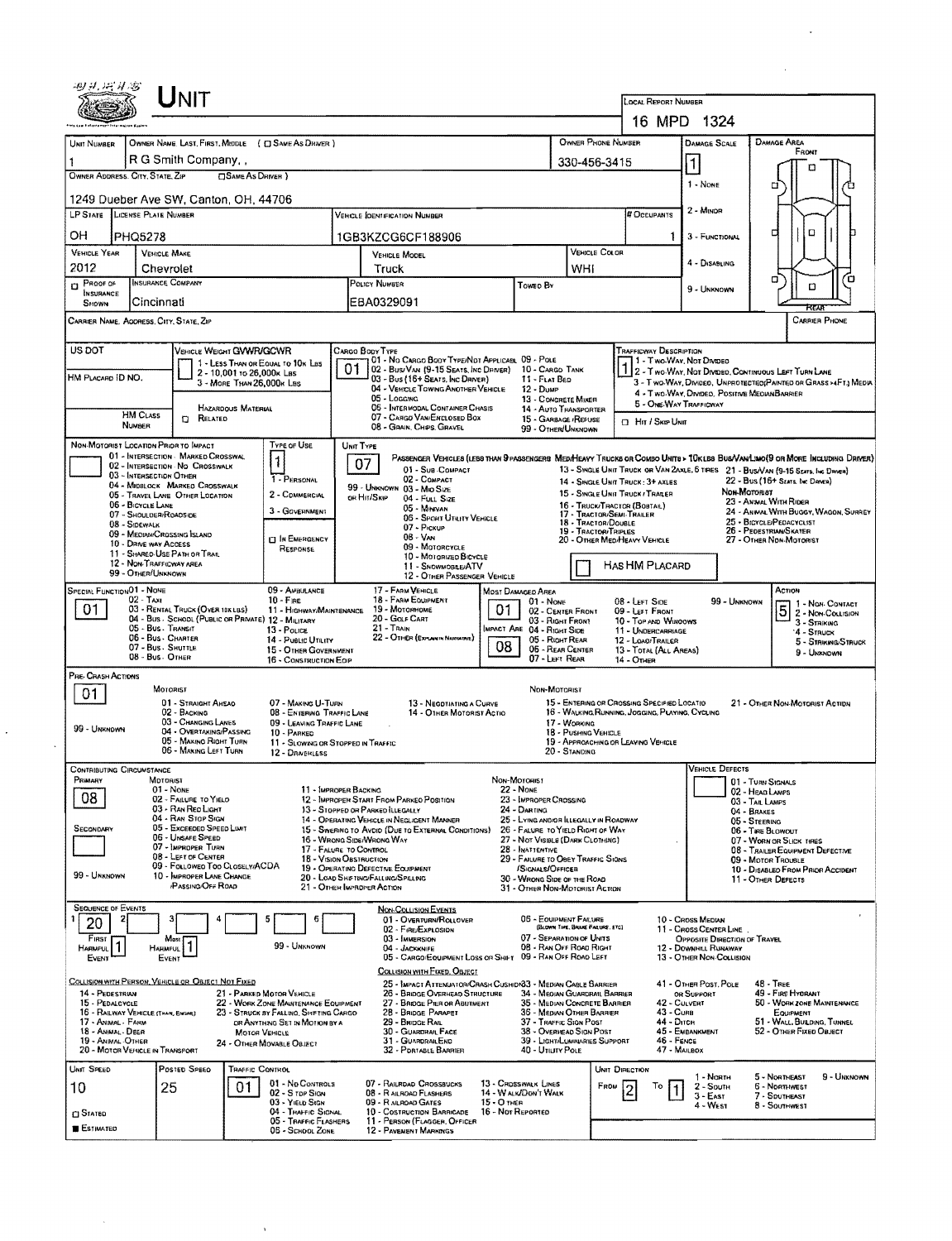|                                                        | Unit                                                            |                                                                                 |                       |                                                                                                                                                         |                                  |                                                          |                                  |                                                           |                                                                                                                          |                                                        |                                    |                                                                                                                                                                                                                   |  |  |  |  |
|--------------------------------------------------------|-----------------------------------------------------------------|---------------------------------------------------------------------------------|-----------------------|---------------------------------------------------------------------------------------------------------------------------------------------------------|----------------------------------|----------------------------------------------------------|----------------------------------|-----------------------------------------------------------|--------------------------------------------------------------------------------------------------------------------------|--------------------------------------------------------|------------------------------------|-------------------------------------------------------------------------------------------------------------------------------------------------------------------------------------------------------------------|--|--|--|--|
|                                                        |                                                                 |                                                                                 |                       |                                                                                                                                                         |                                  |                                                          |                                  |                                                           | LOCAL REPORT NUMBER                                                                                                      | 16 MPD 1324                                            |                                    |                                                                                                                                                                                                                   |  |  |  |  |
|                                                        |                                                                 | OWNER NAME: LAST, FIRST, MIDDLE ( C SAME AS DRIVER )                            |                       |                                                                                                                                                         |                                  |                                                          |                                  | OWNER PHONE NUMBER                                        |                                                                                                                          |                                                        |                                    | <b>DAMAGE AREA</b>                                                                                                                                                                                                |  |  |  |  |
| UNIT NUMBER                                            | Miller, Dan, J                                                  |                                                                                 |                       |                                                                                                                                                         |                                  |                                                          |                                  | <b>DAMAGE SCALE</b>                                       |                                                                                                                          | FRONT                                                  |                                    |                                                                                                                                                                                                                   |  |  |  |  |
| $\overline{2}$<br>OWNER ADDRESS, CITY, STATE, ZIP      | <b>CISAME AS DRIVER 1</b>                                       |                                                                                 |                       | 330-465-9546                                                                                                                                            |                                  | 2                                                        |                                  | п                                                         |                                                                                                                          |                                                        |                                    |                                                                                                                                                                                                                   |  |  |  |  |
| 8794 CR318, Shreve, OH, 44676                          |                                                                 |                                                                                 |                       |                                                                                                                                                         | 1 - NONE                         |                                                          | □                                |                                                           |                                                                                                                          |                                                        |                                    |                                                                                                                                                                                                                   |  |  |  |  |
| LP STATE LICENSE PLATE NUMBER                          |                                                                 |                                                                                 |                       |                                                                                                                                                         |                                  | <b># Occupants</b>                                       | 2 - Minon                        |                                                           |                                                                                                                          |                                                        |                                    |                                                                                                                                                                                                                   |  |  |  |  |
| OН<br>GSU6539                                          |                                                                 |                                                                                 |                       | 3GTEK13J38G224302                                                                                                                                       |                                  |                                                          | 2                                | □<br>3 - FUNCTIONAL                                       |                                                                                                                          |                                                        |                                    |                                                                                                                                                                                                                   |  |  |  |  |
| <b>VEHICLE YEAR</b><br>2008                            | <b>VEHICLE MAKE</b>                                             |                                                                                 |                       | VEHICLE MODEL                                                                                                                                           |                                  |                                                          |                                  | VEHICLE COLOR                                             |                                                                                                                          | 4 - DISABLING                                          |                                    |                                                                                                                                                                                                                   |  |  |  |  |
| PROOF OF                                               | GMC<br><b>INSURANCE COMPANY</b>                                 |                                                                                 |                       | Sierra - SIE<br>POLICY NUMBER                                                                                                                           |                                  | Towep By                                                 | WHI                              |                                                           |                                                                                                                          |                                                        |                                    | Ω,<br>้ต<br>α                                                                                                                                                                                                     |  |  |  |  |
| INSURANCE<br>Pekin<br>SHOWN                            |                                                                 |                                                                                 |                       | 00P708381                                                                                                                                               |                                  |                                                          |                                  |                                                           |                                                                                                                          | 9 - UNKNOWN                                            |                                    | RFA                                                                                                                                                                                                               |  |  |  |  |
|                                                        | CARRIER NAME, ADDRESS, CITY, STATE, ZIP<br><b>CARRIER PHONE</b> |                                                                                 |                       |                                                                                                                                                         |                                  |                                                          |                                  |                                                           |                                                                                                                          |                                                        |                                    |                                                                                                                                                                                                                   |  |  |  |  |
| US DOT                                                 |                                                                 | VEHICLE WEIGHT GVWR/GCWR                                                        |                       | Cargo Body Type                                                                                                                                         |                                  |                                                          |                                  |                                                           | <b>TRAFFICWAY DESCRIPTION</b>                                                                                            |                                                        |                                    |                                                                                                                                                                                                                   |  |  |  |  |
|                                                        |                                                                 | 1 - LESS THAN OR EQUAL TO 10K LOS<br>2 - 10,001 ro 26,000 x Las                 | 01                    | 01 - No CARGO BODY TYPE/NOT APPLICABL 09 - POLE<br>02 - Bus/VAN (9-15 SEATS, INC DRIVER)                                                                |                                  | 10 - CARGO TANK                                          |                                  |                                                           |                                                                                                                          | 1 - Two-War, Not Divideo                               |                                    | 2 - Two-Way, Not Divideo, Continuous Left Turn Lane                                                                                                                                                               |  |  |  |  |
| HM PLACARD ID NO.                                      |                                                                 | 3 - MORE THAN 26.000K LBS                                                       |                       | 03 - Bus (16+ Seats, Inc Driver)<br>04 - VEHICLE TOWING ANOTHER VEHICLE                                                                                 |                                  | 11 - FLAT BED<br>$12 - D$ <sub>UMP</sub>                 |                                  |                                                           |                                                                                                                          | 4 - Two-Way, Divideo, Positive Median Barrier          |                                    | 3 - Two-WAY, Divered, Unprotected Painted on Grass =>FTJ Media                                                                                                                                                    |  |  |  |  |
| <b>HM CLASS</b>                                        |                                                                 | <b>HAZARDOUS MATERIAL</b>                                                       |                       | 05 - LOGGING<br>06 - INTERMODAL CONTAINER CHASTS                                                                                                        |                                  | 13 - CONCHETE MIXER<br>14 - AUTO TRANSPORTER             |                                  |                                                           | 5 - ONE-WAY TRAFFICWAY                                                                                                   |                                                        |                                    |                                                                                                                                                                                                                   |  |  |  |  |
| NUMBER                                                 | <b>C1 RELATED</b>                                               |                                                                                 |                       | 07 - CARGO VAN/ENCLOSED BOX<br>08 - GRAW, CHIPS, GRAVEL                                                                                                 |                                  | 15 - GARBAGE /REFUSE<br>99 - OTHER/UNKNOWN               |                                  |                                                           | □ Hr / Skip Unit                                                                                                         |                                                        |                                    |                                                                                                                                                                                                                   |  |  |  |  |
| NON-MOTORIST LOCATION PRIOR TO IMPACT                  | 01 - INTERSECTION MARKEO CROSSWAL                               | TYPE OF USE                                                                     | UNIT TYPE             |                                                                                                                                                         |                                  |                                                          |                                  |                                                           |                                                                                                                          |                                                        |                                    |                                                                                                                                                                                                                   |  |  |  |  |
| 03 - INTERSECTION OTHER                                | 02 - INTERSECTION No CROSSWALK                                  | 1                                                                               | 07                    | 01 - Sus COMPACT                                                                                                                                        |                                  |                                                          |                                  |                                                           |                                                                                                                          |                                                        |                                    | PASSENGER VEHICLES (LESS THAN 9 PASSENGERS MEDIHEAVY TRUCKS OR COMBO UNITS > 10K LES BUSNAWLIMO(9 OR MORE INCLUDING DRIVER)<br>13 - SINGLE UNIT TRUCK OR VAN ZAXLE, 6 TIRES 21 - BUS/VAN (9-15 SEATS, INC DRIVER) |  |  |  |  |
|                                                        | 04 - MIDBLOCK - MARKEO CROSSWALK                                | 1 - PERSONAL<br>2 - COMMERCIAL                                                  |                       | 02 - COMPACT<br>99 - UNKNOWN 03 - MID SIZE                                                                                                              |                                  |                                                          |                                  |                                                           | 22 - Bus (16+ Sears, Inc Drover)<br>14 - SINGLE UNIT TRUCK: 3+ AXLES<br>NON-MOTORIST<br>15 - SINGLE UNIT TRUCK / TRAILER |                                                        |                                    |                                                                                                                                                                                                                   |  |  |  |  |
| 06 - BICYCLE LANE                                      | 05 - TRAVEL LANE - OTHER LOCATION                               | 3 - GOVERNMENT                                                                  |                       | OR HIT/SKIP<br>04 - FULL SIZE<br>05 - Minivan                                                                                                           |                                  |                                                          |                                  | 16 - TRUCK/TRACTOR (BOBTAIL)<br>17 - TRACTOR/SEMI-TRAILER |                                                                                                                          |                                                        |                                    | 23 - ANIMAL WITH RIDER<br>24 - ANIMAL WITH BUGGY, WAGON, SURREY                                                                                                                                                   |  |  |  |  |
| 07 - SHOULDER/ROADSIDE<br>08 - SIGEWALK                |                                                                 |                                                                                 |                       | 06 - Sport UTILITY VEHICLE<br>18 - TRACTOR DOUBLE<br>07 - Pickup                                                                                        |                                  |                                                          |                                  |                                                           |                                                                                                                          |                                                        |                                    | 25 - BICYCLE/PEDACYCLIST<br>26 - PEDESTRIAN/SKATER                                                                                                                                                                |  |  |  |  |
| 10 - DRIVE WAY ACCESS                                  | 09 - MEDIAN/CROSSING ISLAND                                     | <b>IT IN EMERGENCY</b><br>RESPONSE                                              |                       | $08 - V_{AN}$<br>09 - MOTORCYCLE                                                                                                                        |                                  | 19 - TRACTORITRIPLES<br>20 - OTHER MEDIHEAVY VEHICLE     |                                  |                                                           |                                                                                                                          | 27 - OTHER NON-MOTORIST                                |                                    |                                                                                                                                                                                                                   |  |  |  |  |
|                                                        | 11 - SHAREO-USE PATH OR TRAIL<br>12 - NON TRAFFICWAY AREA       |                                                                                 |                       | 10 - MOTORIZED BICYCLE<br>11 - SNOWMOBLE/ATV                                                                                                            |                                  |                                                          | HAS HM PLACARD                   |                                                           |                                                                                                                          |                                                        |                                    |                                                                                                                                                                                                                   |  |  |  |  |
| 99 - OTHER/UNKNOWN                                     |                                                                 |                                                                                 |                       | 12 - OTHER PASSENGER VEHICLE                                                                                                                            |                                  |                                                          |                                  |                                                           |                                                                                                                          |                                                        |                                    |                                                                                                                                                                                                                   |  |  |  |  |
| SPECIAL FUNCTION 01 - NONE<br>02 - Taxi                |                                                                 | 09 - AMBULANCE<br>$10 -$ Free                                                   |                       | 17 - FARM VEHICLE<br>MOST DAMAGED AREA<br>18 - FARM EQUIPMENT<br>$01 - N$ ONE<br>19 - Мотопноме                                                         |                                  |                                                          |                                  |                                                           | ACTION<br>08 - LEFT SIDE<br>99 - UNKNOWN                                                                                 |                                                        |                                    |                                                                                                                                                                                                                   |  |  |  |  |
| 01                                                     | 03 - RENTAL TRUCK (OVER 10KLBS)                                 | 11 - HIGHWAY/MAINTENANCE<br>04 - Bus - SCHOOL (PUBLIC OR PRIVATE) 12 - MILITARY |                       | 20 - Golf Cart                                                                                                                                          | 01                               | 02 - CENTER FRONT<br>03 - RIGHT FRONT                    |                                  |                                                           | 09 - LEPT FRONT<br>10 - TOP AND WINDOWS                                                                                  |                                                        |                                    | $\overline{5}$ $\overline{2}$ - Non-Contact<br>3 - STRIKING                                                                                                                                                       |  |  |  |  |
|                                                        | 05 - Bus - Transit<br>06 - Bus. CHARTER                         | 13 - Pouce<br>14 - PUBLIC UTILITY                                               |                       | $21 -$ Trang<br>22 - OTHER (EXPLAIN IN NARRATIVE)                                                                                                       | 80                               | IMPACT ARE 04 - RIGHT SIDE<br>05 - Right Rear            |                                  |                                                           | 11 - UNDERCARRIAGE<br>12 - LOAD/TRAILER                                                                                  |                                                        |                                    | 4 - STRUCK<br>5 - STRIKING/STRUCK                                                                                                                                                                                 |  |  |  |  |
|                                                        | 07 - Bus - SHUTTLE<br>08 - Bus. OIHER                           | 15 - OTHER GOVERNMENT<br>16 - CONSTRUCTION EOIP                                 |                       |                                                                                                                                                         |                                  | 06 - REAR CENTER<br>07 - LEFT REAR                       |                                  | 14 - Отнев                                                | 13 - TOTAL (ALL AREAS)                                                                                                   |                                                        |                                    | 9 - UNKNOWN                                                                                                                                                                                                       |  |  |  |  |
| <b>PRE-CRASH ACTIONS</b>                               |                                                                 |                                                                                 |                       |                                                                                                                                                         |                                  |                                                          |                                  |                                                           |                                                                                                                          |                                                        |                                    |                                                                                                                                                                                                                   |  |  |  |  |
| 01                                                     | <b>MOTORIST</b><br>01 - STRAIGHT AHEAD                          | 07 - MAKING U-TURN                                                              |                       | 13 - Negotiating a Curve                                                                                                                                |                                  | NON-MOTORIST                                             |                                  |                                                           | 15 - Entering or Crossing Specified Locatio                                                                              |                                                        |                                    | 21 - OTHER NON-MOTORIST ACTION                                                                                                                                                                                    |  |  |  |  |
|                                                        | 02 - BACKING<br>03 - CHANGING LANES                             | 08 - ENTERING TRAFFIC LAND<br>09 - LEAVING TRAFFIC LANE                         |                       | 14 - OTHER MOTORIST ACTIO                                                                                                                               |                                  |                                                          | 17 - WORKING                     | 16 - WALKING, RUNNING, JOSGING, PLAYING, CYCLING          |                                                                                                                          |                                                        |                                    |                                                                                                                                                                                                                   |  |  |  |  |
| 99 - UNKNOWN                                           | 04 - OVERTANING/PASSING<br>05 - MARING RIGHT TURN               | 10 - PARKED<br>11 - SLOWING OR STOPPED IN TRAFFIC                               |                       |                                                                                                                                                         |                                  |                                                          | 18 - PUSHING VEHICLE             | 19 - APPROACHING OR LEAVING VEHICLE                       |                                                                                                                          |                                                        |                                    |                                                                                                                                                                                                                   |  |  |  |  |
|                                                        | 06 - MAKING LEFT TURN                                           | 12 - DRIVERLESS                                                                 |                       |                                                                                                                                                         |                                  |                                                          | $20 -$ Standing                  |                                                           |                                                                                                                          |                                                        |                                    |                                                                                                                                                                                                                   |  |  |  |  |
| <b>CONTRIBUTING CIRCUMSTANCE</b><br>PRIMARY            | MOTORIST                                                        |                                                                                 |                       |                                                                                                                                                         | NON-MOTORIST                     |                                                          |                                  |                                                           |                                                                                                                          | VEHICLE DEFECTS                                        | 01 - TURN SIGNALS                  |                                                                                                                                                                                                                   |  |  |  |  |
| 01                                                     | $01 - None$<br>02 - FAILURE TO YIELD                            |                                                                                 | 11 - IMPROPER BACKING | 12 - IMPROPER START FROM PARKEO POSITION                                                                                                                |                                  | <b>22 - NONE</b><br>23 - IMPROPER CROSSING               |                                  |                                                           |                                                                                                                          |                                                        | 02 - HEAD LAMPS<br>03 - TAIL LAMPS |                                                                                                                                                                                                                   |  |  |  |  |
|                                                        | 03 - RAN REO LIGHT<br>04 - RAN STOP SIGN                        |                                                                                 |                       | 13 - STOPPED OR PARKED LLEGALLY<br>14 - Operating Vehicle in Negligent Manner                                                                           |                                  | 24 - DARTING<br>25 - LYING AND/OR ILLEGALLY IN ROADWAY   |                                  |                                                           |                                                                                                                          |                                                        | 04 - BRAKES<br>05 - STEERING       |                                                                                                                                                                                                                   |  |  |  |  |
| SECONOARY                                              | 05 - Exceeded Speed Limit<br>06 - UNSAFE SPEED                  |                                                                                 |                       | 15 - Swering to Avoid (Due to External Conditions)<br>26 - FALURE TO YIELD RIGHT OF WAY<br>16 - WHONG SIDE/WRONG WAY<br>27 - NOT VISBLE (DARK CLOTHING) |                                  |                                                          |                                  |                                                           |                                                                                                                          | 06 - TIRE BLOWOUT<br>07 - WORN OR SLICK TIRES          |                                    |                                                                                                                                                                                                                   |  |  |  |  |
|                                                        | 07 - Improper Turn<br>08 - LEFT OF CENTER                       |                                                                                 |                       | 28 - INATTENTIVE<br>17 - FALURE TO CONTROL<br>29 - FAILURE TO OBEY TRAFFIC SIGNS<br>18 - Vision Osstruction                                             |                                  |                                                          |                                  |                                                           |                                                                                                                          | 08 - TRAILER EQUIPMENT DEFECTIVE<br>09 - Motor Trouble |                                    |                                                                                                                                                                                                                   |  |  |  |  |
| 99 - UNKNOWN                                           | 09 - Followeo Too Closelv/ACDA<br>10 - IMPROPER LANE CHANGE     |                                                                                 |                       | 19 - OPERATING DEFECTIVE EQUIPMENT<br>/SIGNALS/OFFICER<br>20 - LOAD SHETING/FALLING/SPILLING<br>30 - WRONG SIDE OF THE ROAD                             |                                  |                                                          |                                  |                                                           |                                                                                                                          |                                                        |                                    | 10 - Disableo From Prior Accident<br>11 - OTHER DEFECTS                                                                                                                                                           |  |  |  |  |
|                                                        | <b>PASSING/OFF ROAD</b>                                         |                                                                                 |                       | 21 - OTHER IMPROPER ACTION                                                                                                                              |                                  | 31 - OTHER NON-MOTORIST ACTION                           |                                  |                                                           |                                                                                                                          |                                                        |                                    |                                                                                                                                                                                                                   |  |  |  |  |
| <b>SEQUENCE OF EVENTS</b><br>20                        | з                                                               | 5<br>6                                                                          |                       | <b>NON-COLLISION EVENTS</b><br>01 - OVERTURN/ROLLOVER                                                                                                   |                                  | 06 - EQUIPMENT FAILURE                                   |                                  |                                                           |                                                                                                                          | 10 - Cross Meoran                                      |                                    |                                                                                                                                                                                                                   |  |  |  |  |
| Fiast                                                  | Most                                                            |                                                                                 |                       | 02 - FIRE/EXPLOSION<br>03 - IMMERSION                                                                                                                   |                                  | 07 - SEPARATION OF UNITS                                 | (BLOWN TIRE, BRAKE FAILURE, ETC) |                                                           |                                                                                                                          | 11 - CROSS CENTER LINE<br>OPPOSITE DIRECTION OF TRAVEL |                                    |                                                                                                                                                                                                                   |  |  |  |  |
| <b>HAHMFUL</b><br>Event                                | Harmful.<br>EVENT                                               | 99 - UNKNOWN                                                                    |                       | 04 - JACKKNIFE<br>05 - CARGO/EQUIPMENT LOSS OR SHIFT 09 - RAN OFF ROAD LEFT                                                                             |                                  | 08 - RAN OFF ROAD RIGHT                                  |                                  |                                                           |                                                                                                                          | 12 - DOWNHILL RUNAWAY<br>13 - OTHER NON-COLLISION      |                                    |                                                                                                                                                                                                                   |  |  |  |  |
| COLLISION WITH PERSON, VEHICLE OR OBJECT, NOT FIXED    |                                                                 |                                                                                 |                       | COLLISION WITH FIXED, OBJECT                                                                                                                            |                                  |                                                          |                                  |                                                           |                                                                                                                          |                                                        |                                    |                                                                                                                                                                                                                   |  |  |  |  |
| 14 - PEDESTRIAN                                        |                                                                 | 21 - PARKED MOTOR VEHICLE                                                       |                       | 25 - IMPACT ATTENUATOR/CRASH CUSHION33 - MEDIAN CABLE BARRIER<br>26 - BRIDGE OVERHEAD STRUCTURE                                                         |                                  | 34 - Median Guardrail Barrier                            |                                  |                                                           |                                                                                                                          | 41 - OTHER POST, POLE<br>OR SUPPORT                    |                                    | 48 TREE<br>49 - FIRE HYDRANT                                                                                                                                                                                      |  |  |  |  |
| 15 - PEDALCYCLE<br>16 - RAILWAY VEHICLE (TRAN, ENGINE) |                                                                 | 22 - WORK ZONE MAINTENANCE EQUIPMENT<br>23 - STRUCK BY FALLING, SHIFTING CARGO  |                       | 27 - BRIDGE PIER OR ABUTMENT<br>28 - BROGE PARAPET                                                                                                      |                                  | 35 - MEOUN CONCRETE BARRIER<br>36 - MEQUAN OTHER BARRIER |                                  |                                                           | 42 - Culvert<br>43 - Cura                                                                                                |                                                        |                                    | 50 - WORK ZONE MAINTENANCE<br>EQUIPMENT                                                                                                                                                                           |  |  |  |  |
| 17 - Animal - Farm<br>18 - ANIMAL . DEER               |                                                                 | OR ANYTHING SET IN MOTION BY A<br>MOTOR VEHICLE                                 |                       | 29 - BRIDGE RAIL<br>30 - GUARORAIL FACE                                                                                                                 |                                  | 37 - TRAFFIC SIGN POST<br>38 - Overhead Sign Post        |                                  |                                                           | 44 - Олсн                                                                                                                | 45 - EMBANKMENT                                        |                                    | 51 - WALL, BUILOING, TUNNEL<br>52 - OTHER FIXED OBJECT                                                                                                                                                            |  |  |  |  |
| 19 - ANMAL-OTHER<br>20 - MOTOR VEHICLE IN TRANSPORT    |                                                                 | 24 - OTHER MOVABLE OBJECT                                                       |                       | 31 - GUARDRAILEND<br>32 - PORTABLE BARRIER                                                                                                              |                                  | 39 - Light/Luminaries Support<br>40 - UTILITY POLE       |                                  |                                                           | $46 -$ FENCE<br>47 - MAILBOX                                                                                             |                                                        |                                    |                                                                                                                                                                                                                   |  |  |  |  |
| UNIT SPEED                                             | POSTED SPEED                                                    | TRAFFIC CONTROL                                                                 |                       |                                                                                                                                                         |                                  |                                                          |                                  | UNIT DIRECTION                                            |                                                                                                                          | 1 - North                                              |                                    | 5 - NORTHEAST<br>9 - UNKNOWN                                                                                                                                                                                      |  |  |  |  |
| 15                                                     | 25                                                              | 01 - No CONTROLS<br>01.<br>$02 - S$ top $S$ ick                                 |                       | 07 - RAILNOAD CHOSSBUCKS<br>08 - R AILROAD FLASHERS                                                                                                     |                                  | 13 - CROSSWALK LINES<br>14 - WALK/DON'T WALK             |                                  | FROM                                                      | Τо                                                                                                                       | 2 - South<br>$3 - E$ AST                               |                                    | 6 - NORTHWEST<br>7 - SOUTHEAST                                                                                                                                                                                    |  |  |  |  |
| <b>SIATEO</b>                                          |                                                                 | 03 - YIELD SIGN<br>04 - TRAFFIC SIGNAL                                          |                       | 09 - RAILROAD GATES<br>10 - COSTRUCTION BARRICAGE                                                                                                       | 15 - О тиєн<br>16 - Not Reported |                                                          |                                  |                                                           |                                                                                                                          | 4 - West                                               |                                    | 8 - SOUTHWEST                                                                                                                                                                                                     |  |  |  |  |
| <b>ESTIMATEO</b>                                       |                                                                 | 05 - TRAFFIC FLASHERS<br>06 - SCHOOL ZONE                                       |                       | 11 - PERSON (FLAGGER, OFFICER<br>12 - PAVEMENT MARKINGS                                                                                                 |                                  |                                                          |                                  |                                                           |                                                                                                                          |                                                        |                                    |                                                                                                                                                                                                                   |  |  |  |  |

 $\bar{z}$ 

 $\Delta \phi$ 

 $\lambda_{\rm{max}}$ 

 $\sim 10^{-10}$